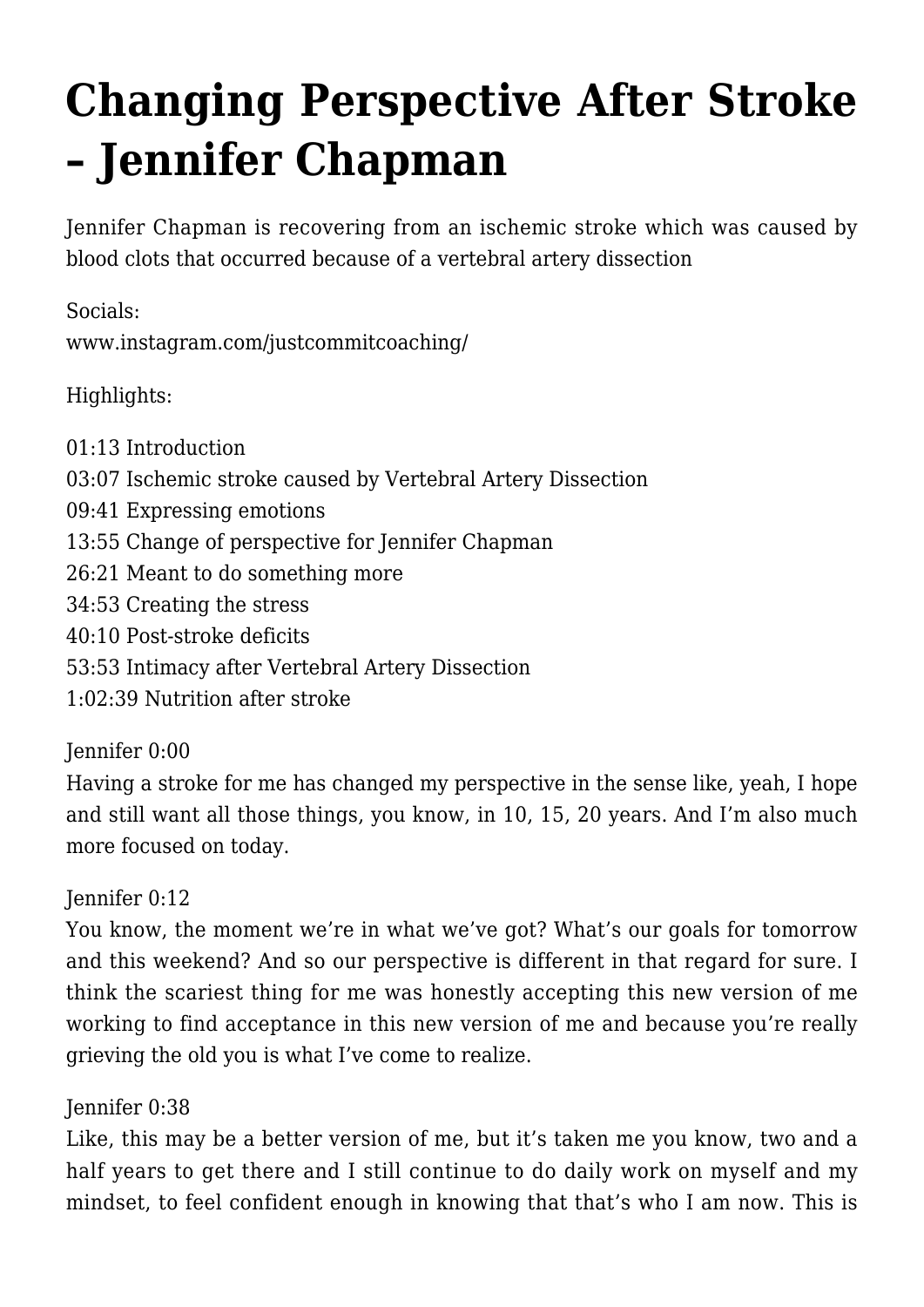who I am and I am more than okay with it.

#### Intro 1:01

This is The Recovery After Stroke Podcast, with Bill Gasiamis, helping you navigate recovery after stroke.

# **Introduction Jennifer Chapman**

#### Bill 1:13

Bill from [recoveryafterstroke.com](http://recoveryafterstroke.com). This is Episode 129. And my guest today is Jennifer Chapman. Jennifer didn't know that she had a vertebral artery dissection that unfortunately created multiple blood clots, which caused an ischemic stroke.

#### Bill 1:29

In this interview, we discuss how her perspective on life has changed since the stroke. Now before we get started, if you have ever wondered what else I can do to help you with your stroke recovery, you should know that you can now get recovery after stroke coaching right from the comfort of your own home.

#### Bill 1:44

I too am a three-time stroke survivor and I have built for you what I was missing. When I was sent home from hospital in the hope that you don't have to do stroke recovery as tough as I did.

#### Bill 1:55

Support packages give you access to a variety of tools 24-hours a day, 7 days a week so that you can also work on other areas of stroke recovery, like adjusting to your new normal, or even managing the grief that you may be feeling for your former self.

#### Bill  $2:10$

With talent support available from \$8.50 per week, or recovery after stroke support packages and bring stroke recovery to you in the comfort of your own home. To try out recovery after stroke support and see if it is right for you, you will get the first seven days free, as well as a 30-day money-back guarantee no questions asked.

Bill 2:30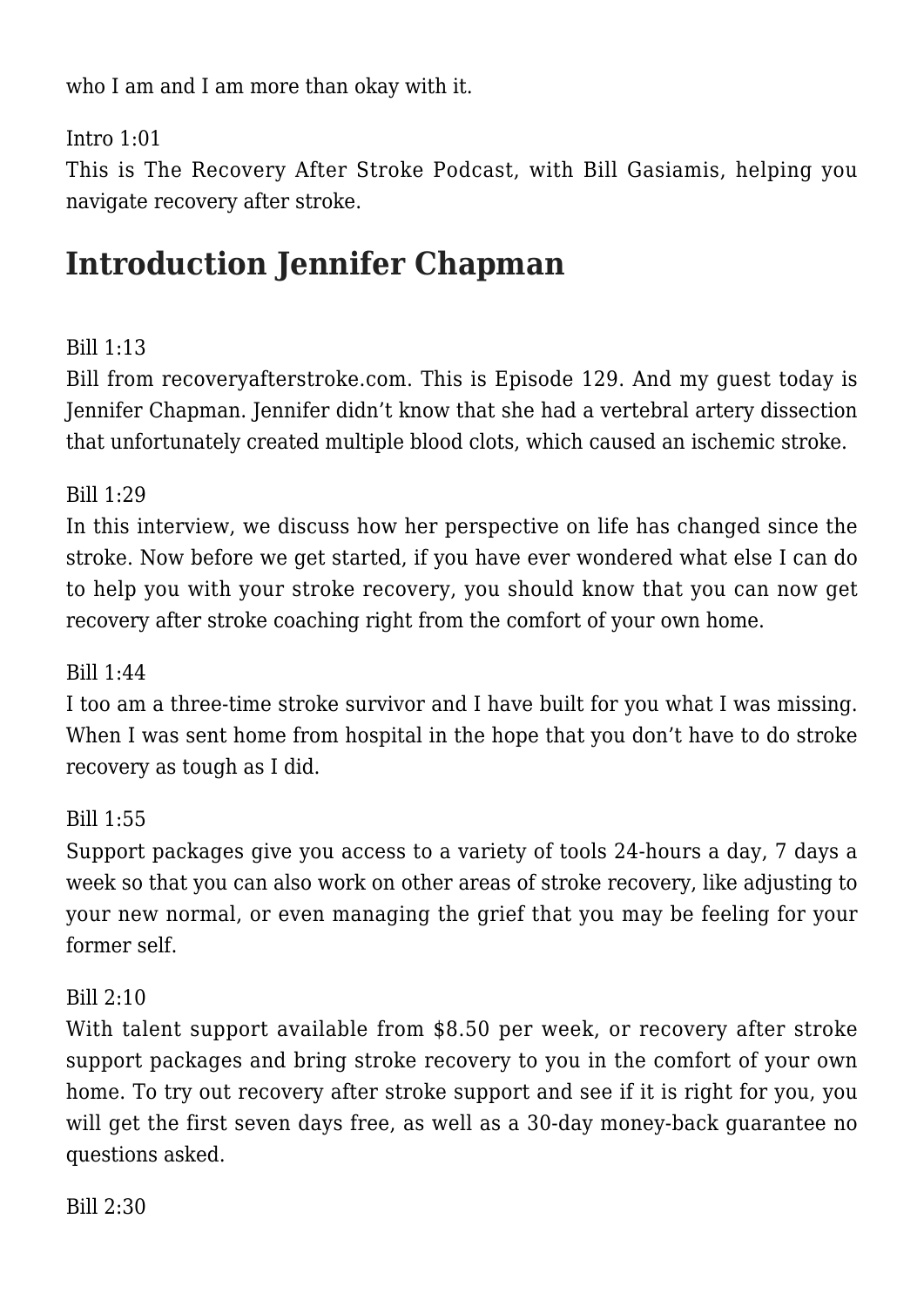As a bonus, you will also get to face to face zoom support calls with myself to help take your recovery to the next level. Go to [recoveryafterstroke.com/support](http://recoveryafterstroke.com/support) to sign up. It won't cost you anything for the first seven days. And you will get a full refund. If you are not happy after 30 days. You have nothing to lose, and everything's again. And now it's on with the show. Jennifer Chapman, welcome to the podcast.

Jennifer 2:57 Thank you so much for having me.

#### Bill 3:00

My pleasure. Thank you for being here. Tell me a little bit about what happened to you.

# **Ischemic stroke caused by Vertebral Artery Dissection**

#### Bill 3:07

Yeah, so I spent my career in corporate sales. And was in this position, you know, hustling and grinding every day and feeling the stress, but I guess I didn't know how much stress I put myself under. I was switching roles and positions within the company. And literally, the next morning I woke up and was prepared to start my new role and was getting ready to leave for the day and felt overwhelmingly dizzy out of nowhere.

#### Jennifer 3:46

Who hit you know very fast and was sweating profusely through my clothes and was like this can't be right. So I lay down for a minute and it didn't subside. So I called a family member and told her I didn't feel right. And she said you don't sound right. And I could tell that I was starting to struggle to swallow.

#### Jennifer 4:06

And my voice was changing. So I was humble myself. So I called 911. And the ambulance came to get me and I got to the hospital very quickly. I mean, within 15, 20 minutes, but unfortunately, it took them gosh, probably 12 hours for them to determine that I had suffered a stroke at 34.

Jennifer 4:28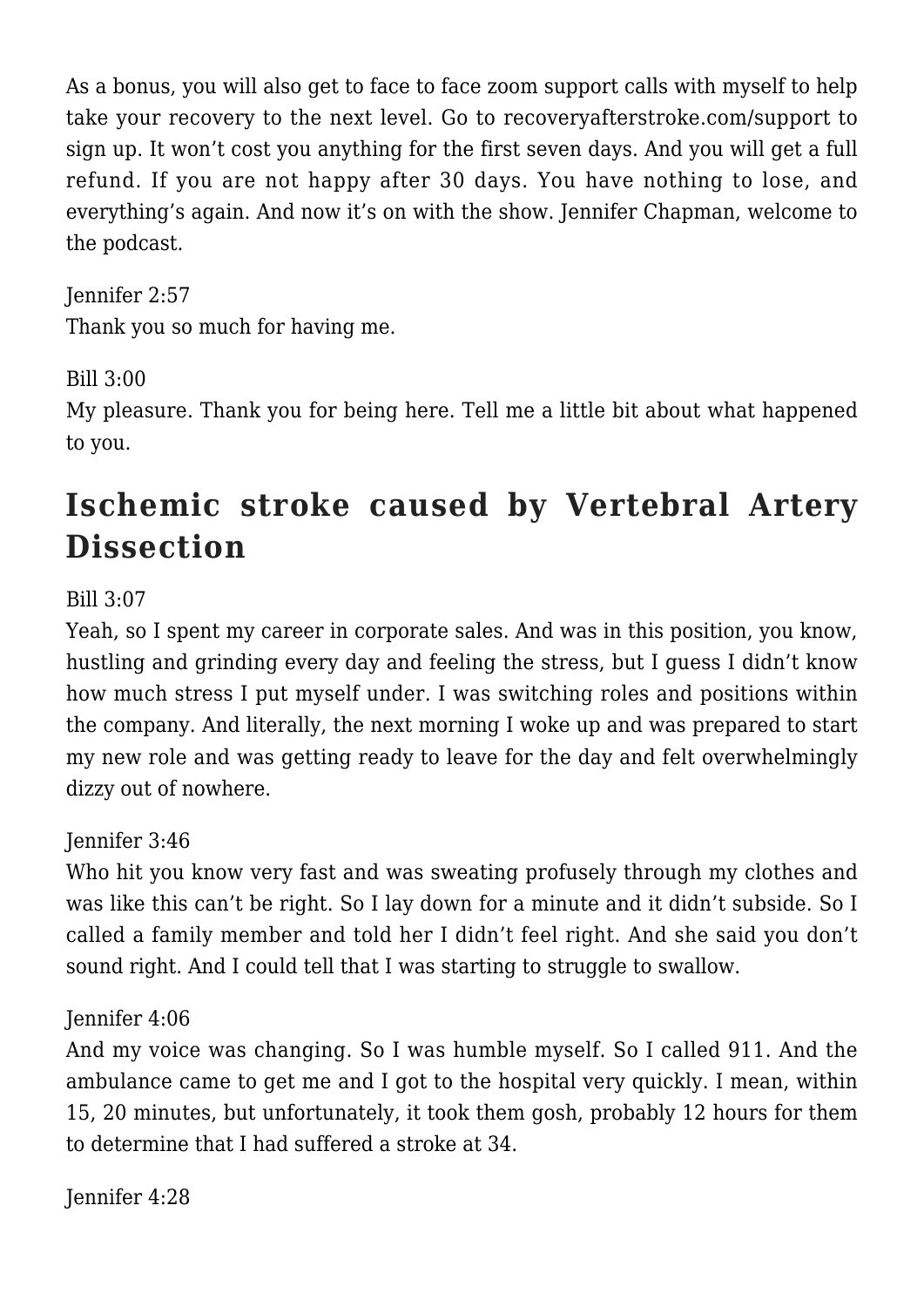And I think it was because maybe of my age that was not the first thing on their list to consider. I think they thought it was vertigo. So I think that time was crucial right? looking back.

Bill 4:39

Yeah, absolutely crucial. So what kind of stroke was it?

Bill  $4:42$ 

It was an ischemic stroke. So I had a clot but they didn't find that right away like I said, so it took quite a few hours and once the second MRI showed a picture. It had happened in three different places in my brain.

Bill  $5:03$ So three different clots in three different locations?

Jennifer 5:08 Correct.

Bill 5:09

Wow. And do they know what was the underlying cause of the clots?

Bill 5:16

So Bill, it took 18 months for them to figure out how this happened. And in between that time, they ruled out a lot of things. You know, I wore heart monitor to make sure there was nothing, no heart issues.

Jennifer 5:30

I had gone to a hematologist, for any blood disorders, they took quite a bit from me that day, but nothing really stood out to them as far as why would cause a stroke. So I went to several specialists throughout that 18 months, but we finally did another CT scan and an angiogram.

Jennifer 5:49

And that's where they determined that I had a dissection in the artery in the back of my neck. It was so small, they didn't see it for clearly quite some time, but and then over time it had scarred over and is healing on its own. So I didn't have to have surgery or anything. But yeah, talk about anxiety and fear until they found the answer.

Bill 6:13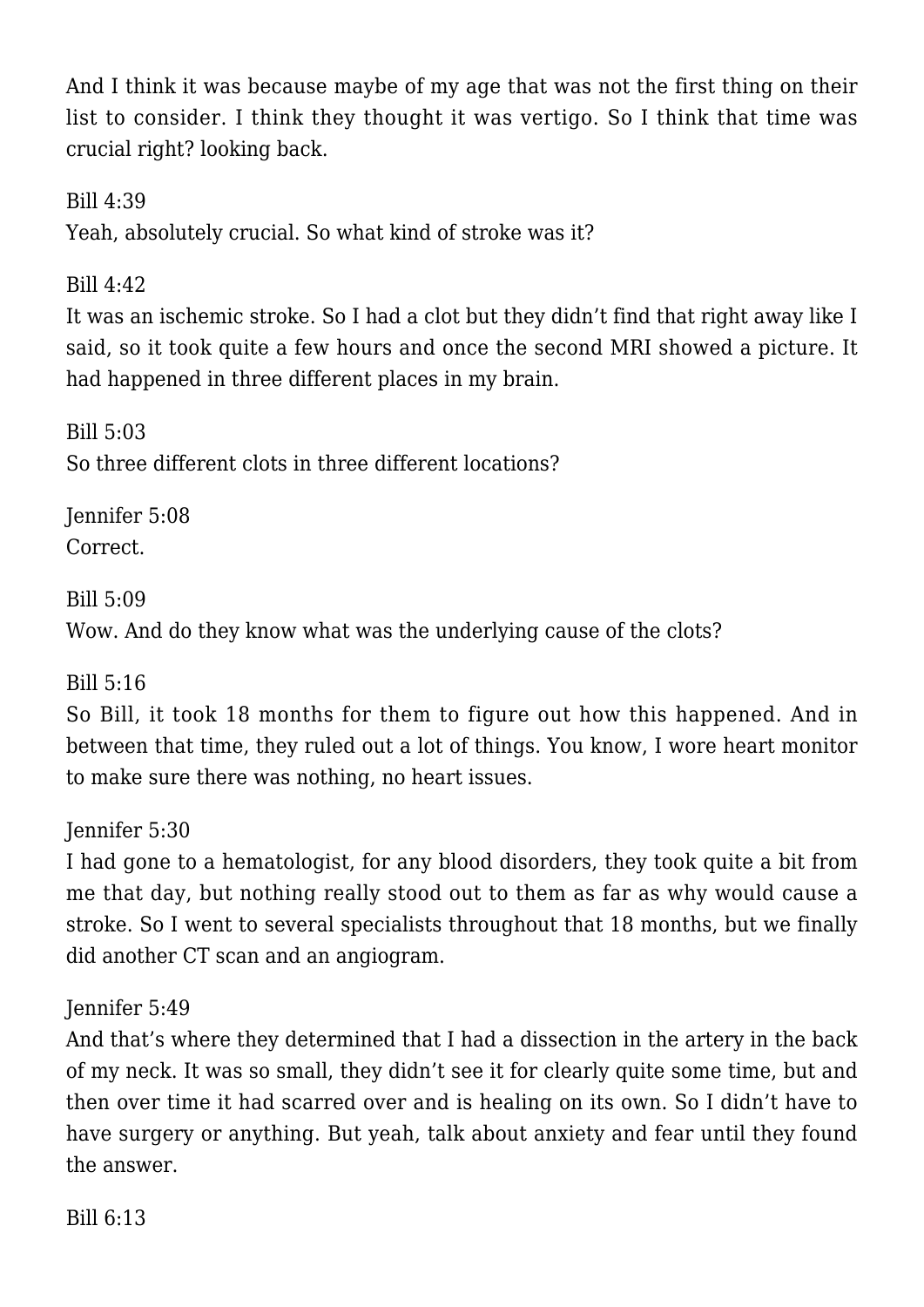Yeah, so anxiety that it's gonna happen again, fear that you might die. What was the what were the emotions around that?

#### Bill  $6:20$

Yeah, it was emotional instability, for sure. I mean, I was crying every day, questioning every single move that I make in every pain that I felt. If I even remotely felt dizzy for a split second, right? Or if I stood up too fast and fell off.

#### Jennifer 6:40

It's like, is this is this another one? Is this going to happen again? And is it going to be worse this time? Am I going to be able to recover and heal like I did this time? I mean, all those questions run through your head all the time.

#### Bill 6:53

And who's living with you or you're living on your own? Or do you have family around you?

#### Bill 6:57

I am married to my husband of 11 years. We have no children. We do have a chocolate lab who has our child. So he has really been a tremendous support system for me, you know, he wasn't home that day. But he was at the hospital before I could even get there. And it's stayed with me by my side every single day since so.

#### Jennifer 7:22

So you know how you're experiencing anxiety and fear around the possibility that there might be another stroke. How's your husband coping with that? What is he experiencing? Or is he different from you in the way that he handles these types of situations?

#### Bill 7:39

He's completely different than me. And I think, I think it's hard. I can only imagine how hard it is. And maybe it's different from men to women, you know, as the caregivers as the caretakers, how they handle it, I think that if it were to happen to him, I would be I would still feel anxiety and stress with him and for him.

#### Jennifer 8:01

But because it was the opposite way. And it happened to me, he came across as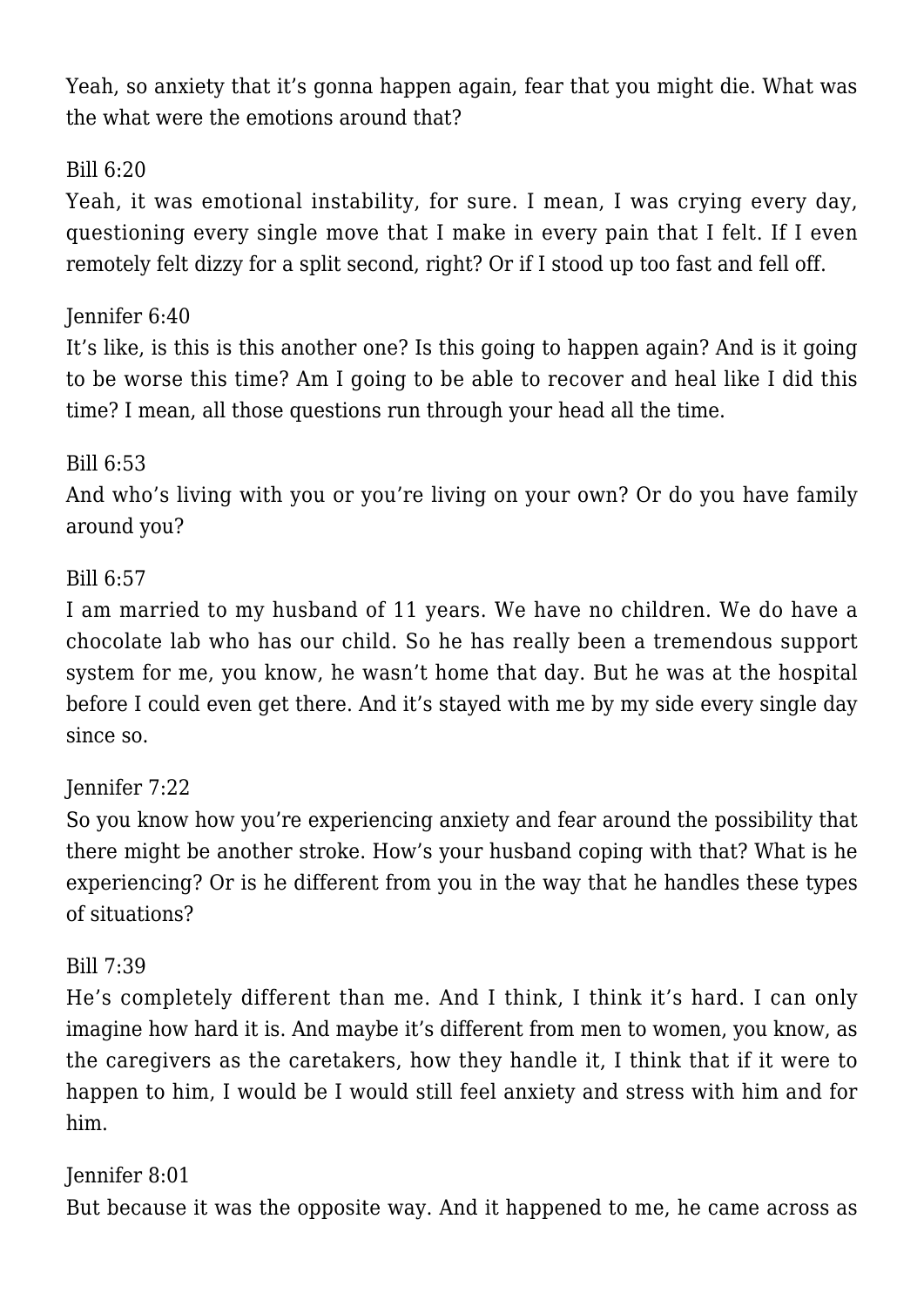an extremely strong person and didn't show any, you know, fear or weakness or stress or anxiety. If he did, I wouldn't know it.

#### Jennifer 8:22

And I know he did within the hospital this first couple of days. You know, my friends and family expressed that to me, but I never saw it. I was never aware of any emotion that said that otherwise, aside from he's got me he's gonna take care of me.

Bill 8:38 Yeah, caring, how many years ago was it?

Bill 8:44

I will have my fourth anniversary at the end of March this year. So March 30, of 2017.

Jennifer 8:53

Okay, so have you had a chance to speak to your husband about it since? Have you maybe gone down there and had that conversation with him to actually see what was happening, what the underlying concerns that were even though he was behaving like a duck, call and calm and collected on the water? Probably doing some stuff underneath that you couldn't see?

Bill 9:19

Yes, we've talked about it. But he's not one to get overly deep on his feelings and emotions. You know, he still comes across it's pretty surface level. I know he was concerned and worried and I heard that from his parents and his mom was an extreme support system to me as well.

# **Expressing emotions**

#### Jennifer 9:41

So I'm sure she had those conversations with him pretty early on too to see how he was coping and dealing But since then, he just shows me that he cares and is concerned versus talking about it.

Bill 9:57

Yeah, that's a typical man thing and I find.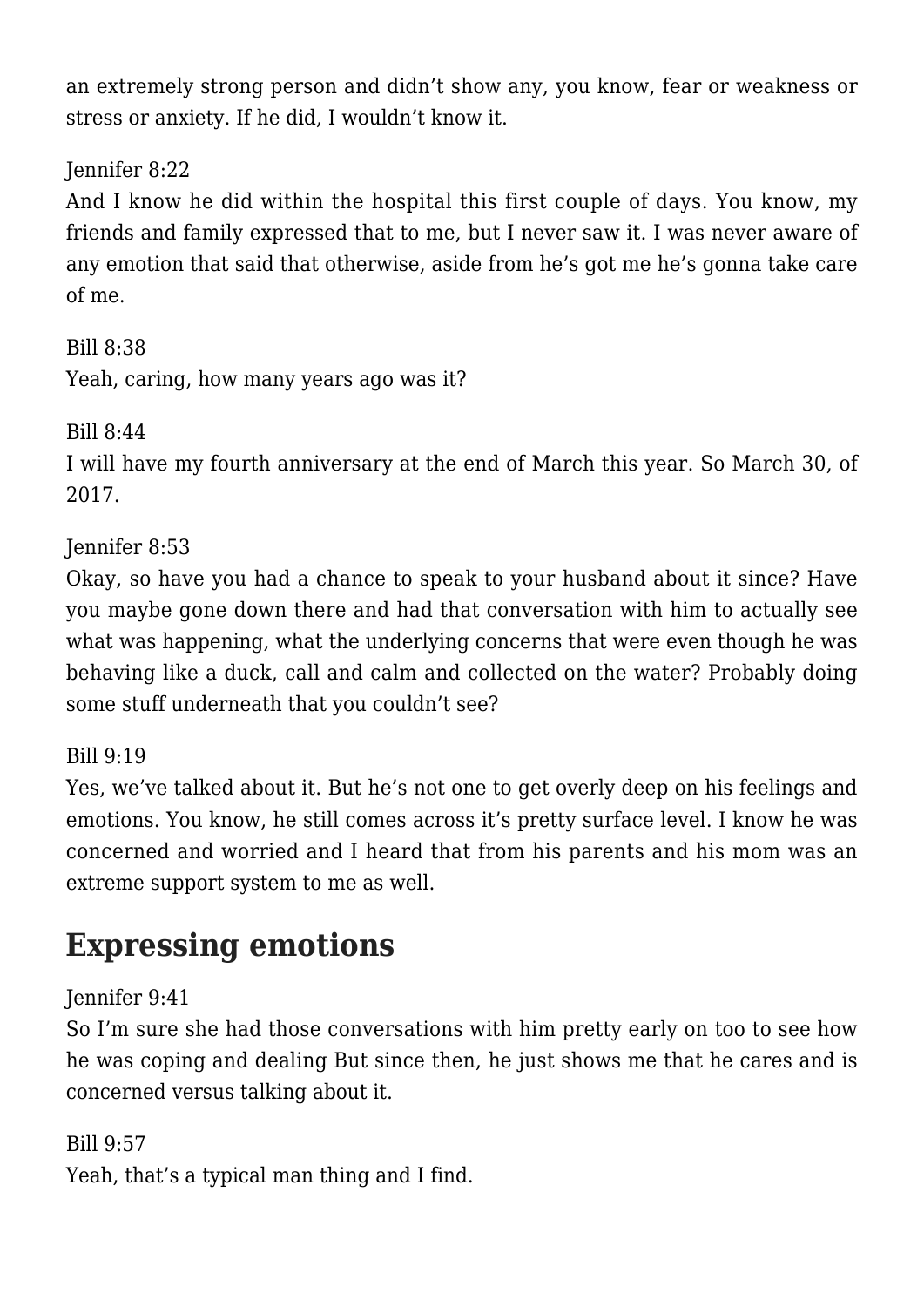#### Bill 10:01

Yeah I don't think I'm saying anything surprising to anybody.

#### Bill 10:04

No, I keep raising it though, because I think if men do listen to this podcast, I just want to raise it as a point of, we know what you do we know what you're like, we know what you're not expressing and not sharing.

#### Bill  $10.16$

And they might be the things that you need to share and express at some point in time in your life. And you don't have to do it now. Just do it when you're ready. But when the time comes, don't then.

#### Bill 10:26

And I say that, as a man who went through stroke, the first episode was nearly nine years ago, in February, it'll be nine years. And I struggled a lot with the emotional side of it, and expressing myself and being more willing to go to those, you know, deep emotional places that a lot of work needed to be done, there was a lot of work.

#### Bill  $10:55$

So then finding myself being a little bit strange in a group of other men who wouldn't necessarily go there. And that it was odd that I was going in there, and I was the odd one out, but they appreciated when I spoke about it, they just didn't engage in the conversation.

Jennifer 11:17 I believe that,

#### Jennifer 11:18

Yeah, and then, and then just seeing how my brother reacted as opposed to how I reacted, and then how my dad reacted. So it's a very interesting conversation. Most of the people who approached me to being a podcast are not men, it's women.

#### Bill 11:34

And most of the people who are prepared to have coaching are not men, they are women and most by my little basic version of the way that I sort of judge a situation or things that are going on, you started to show a pattern of men tend to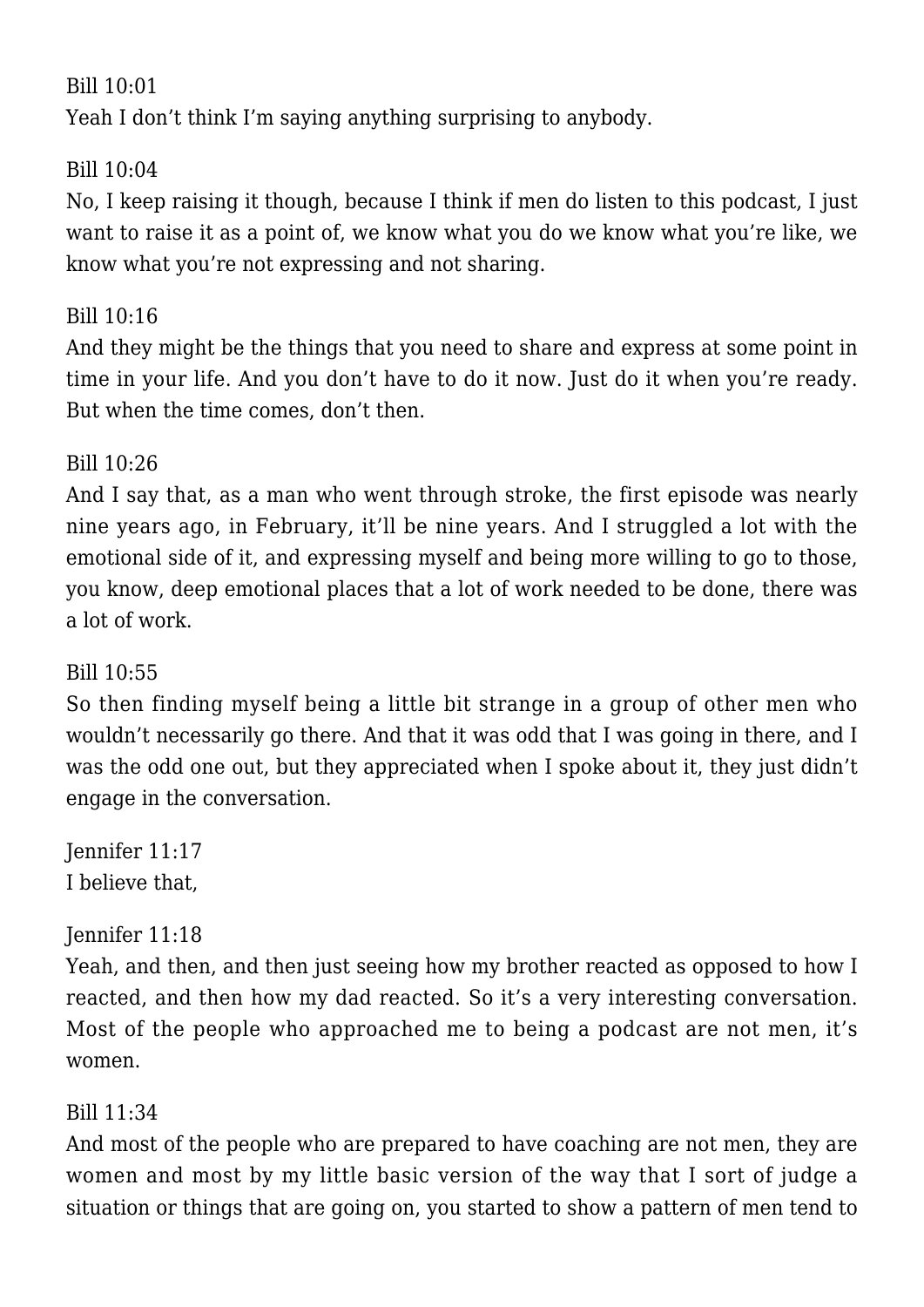just sit in the background and process things by themselves and do the stiff upper lip kind of thing.

Bill 11:59

So it's good that he's got his way of doing it. And that's really important, too, that you appreciate that it's his way. And his way, it doesn't have to be your way, or it doesn't have to be the way that somebody else does it.

Bill 12:12

100% That's right. And it's taken, you know, like I said, we've been together 13 years, it's taken time for me to understand how he does cope and deal with certain things versus the way I do with with a lot of things in life, right? Serious situations, not so serious, we handle things completely different. And it's understanding and accepting how each other handles it. And being okay with it.

Bill 12:40 Yeah. So you guys were quite young when you got married? How old were you when you married?

Jennifer 12:47 27.

Bill 12:49

Okay, that's not that young. It seems like you said you guys were together for 11 years or longer?

Bill 12:58 I got married at 27. So we've been married 11 years been together 13.

Jennifer 13:05 Okay, so at 24 you guys got together, was there any idea of planning about the future about how your life was going to pan out and what you guys were going to be doing together and achieve and all that kind of thing?

Bill 13:27

Yes, we definitely had created a vision together. As far as what we wanted our lives to look like. And we knew early on, children was not in our by choice, we decided not to have kids, we were both just on the same page with that and wanted to enjoy our lives and, work until we could, you know, retire and enjoy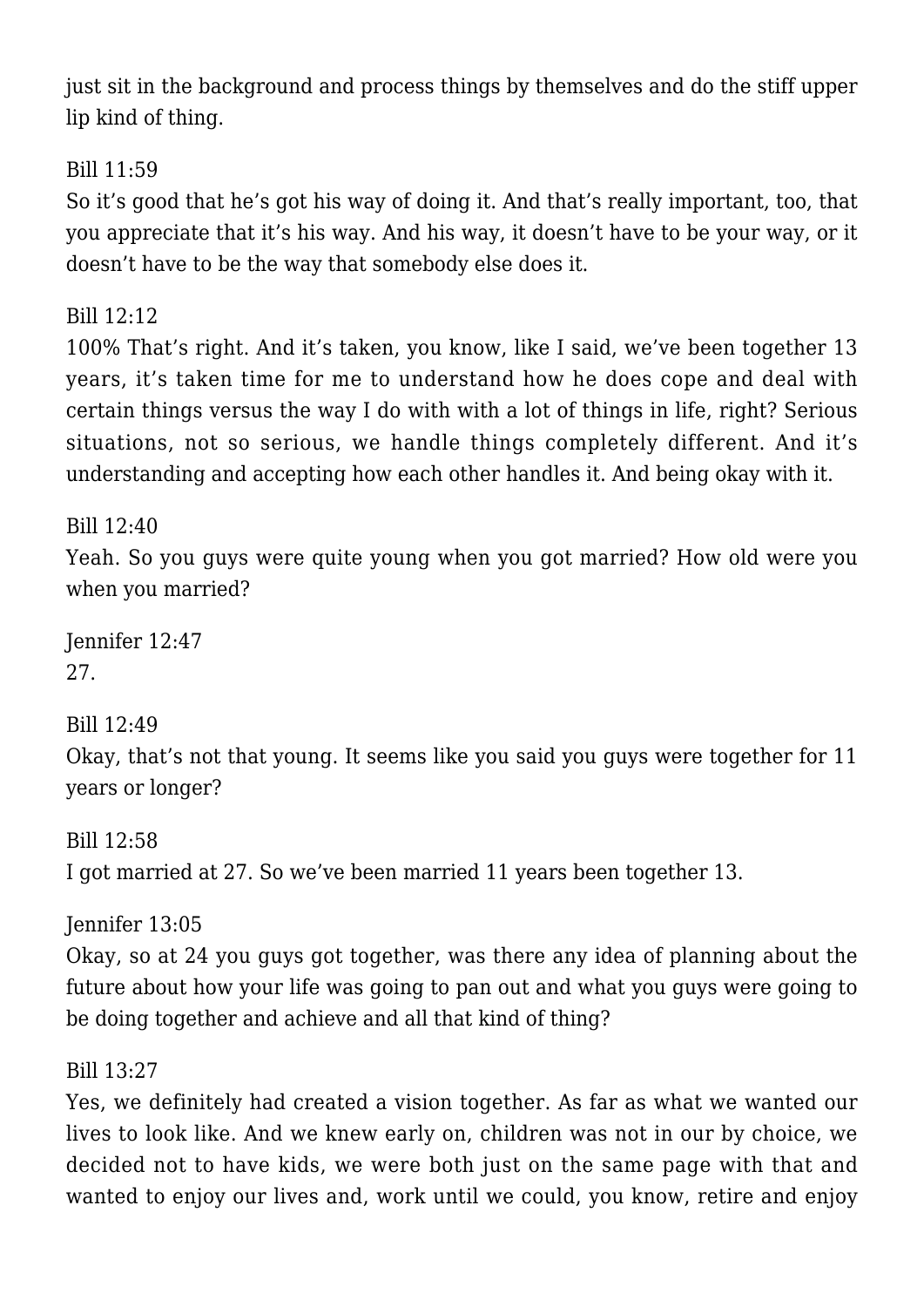travel and the things we wanted to do when we wanted to do them.

# **Change of perspective for Jennifer Chapman**

#### Bill 13:55

Had stroke, interrupt your plan for the future? What does it do at the time when it happens in that first, say, 12 months? And now that some time has passed? How has that changed again?

#### Bill 14:12

Yeah, great question. I think that first year for both him and I, I know but speaking for me in recovery, like my brain didn't process any of that. It was much more short term. Like you I'm just focusing on, you know, rehabbing and recovering and getting better every day.

#### Jennifer 14:34

It was definitely day by day for me for the first year. And I think that's how he thought of it. But he's always been much more of a long term goal oriented person, whereas having a stroke for me has changed my perspective, in the sense like, yeah, I hope and still want all those things, you know, in 10 15 20 years, but I'm also much more focused on that today. You know, the moment we're in, what do we've got? What's our goals for tomorrow and this weekend? And so I our perspective is different in that regard for sure.

#### Jennifer 15:09

When I had the first episode, the first bleed in the head, I didn't consider that my life was going to be potentially lost. I didn't think about that, then. Then six weeks later, I had another bleed. And that was the one that made me feel like, you know, the next one could be the last one.

#### Bill 15:36

That was one of the scariest things for me is that I wouldn't have enough time with my family to tell them what I needed to tell them to make things right to be a better version of myself all that stuff. And I considered my mortality for the first time. What was the scariest thing for you?

#### Bill 15:57

That's a good question. I think the scariest thing for me was honestly accepting this new version of me. Really, it was working with a life coach that I hired about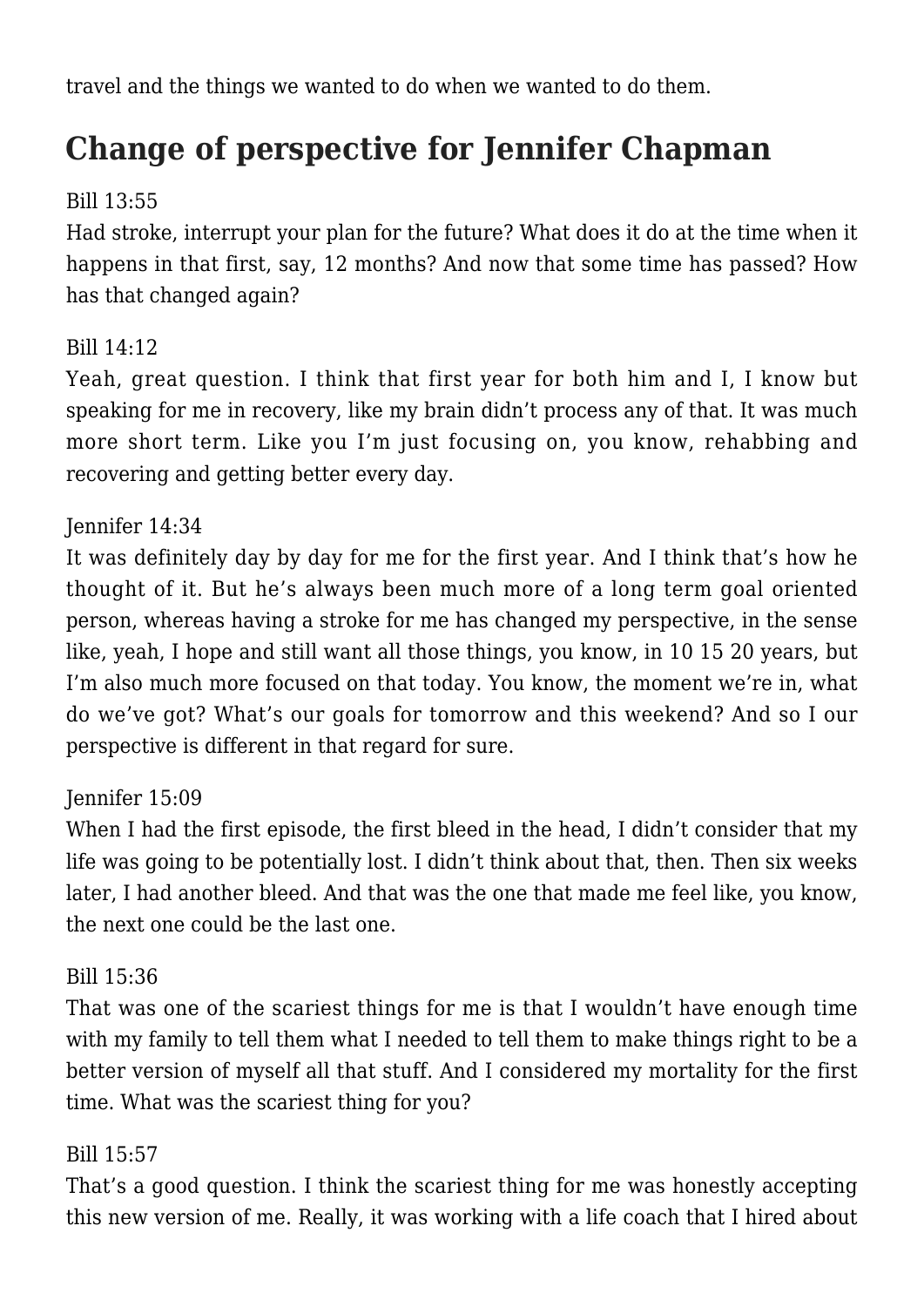18 months after I tried therapy, and that there's a place for therapy, no doubt about it, it just didn't work for me.

#### Jennifer 16:26

So I heal through working with a life coach, and working to find acceptance in this new version of me and because you're really grieving the old you is what I've come to realize, right? Like, this may be a better version of me, but it's taken me you know, two and a half years to, to get there. And I still continue to do daily work on myself and my mindset, to feel confident enough in knowing that that's who I am now, this is who I am, and I am more than okay with it.

#### Intro 17:01

If you've had a stroke, and you're in recovery, you'll know what a scary and confusing time and can be, you're likely to have a lot of questions going through your mind. Like, how long will it take to recover? Will I actually recover? What things should I avoid? In case I make matters worse.

#### Intro 17:19

Doctors will explain things. But obviously, because you've never had a stroke before, you probably don't know what questions to ask. If this is you, you may be missing out on doing things that could help speed up your recovery. If you're finding yourself in that situation, stop worrying, and head to recoveryafterstroke.com where you can download a guide that will help you.

#### Intro 17:41

It's called seven questions to ask your doctor about your stroke. These seven questions are the ones Bill wished he'd asked when he was recovering from a stroke. They'll not only help you better understand your condition, they'll help you take a more active role in your recovery. head to the website now, recoveryafterstroke.com and download the guide. It's free.

Jennifer 18:15 That was the scary part.

#### Jennifer 18:17

Yeah, that's an interesting scary part. And you know, most people go into very different places when they have a stroke. But they're scared about so many other things. And that's okay.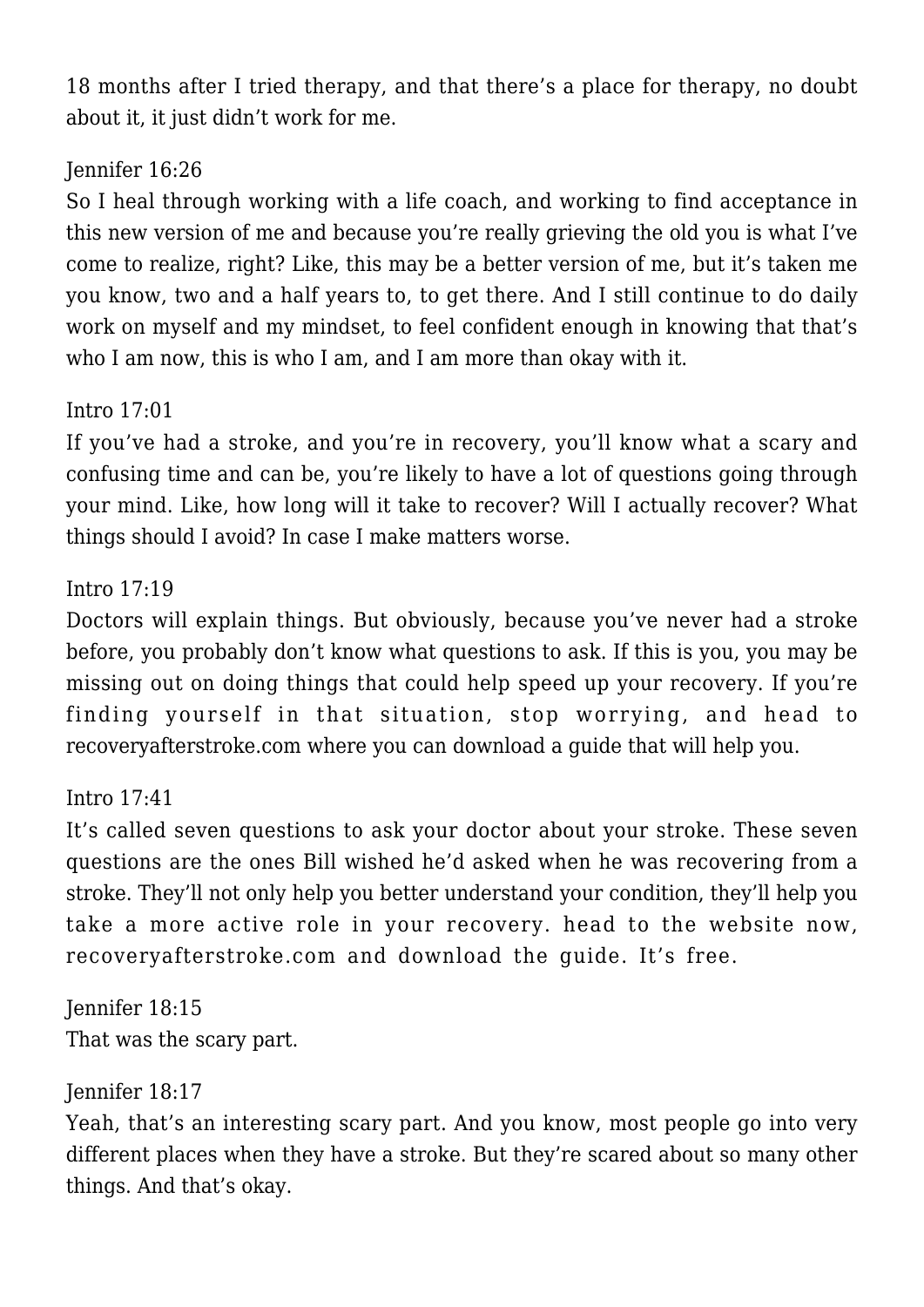#### Bill 18:26

For me. I like what you said about the therapy side of it, and what got you through. So I'm a coach. And I've been a coach for probably 10 years, and I've coached people in a whole bunch of different areas in their life. It seems like regardless of why they are attracted to me, they've all got the same problems.

#### Bill 18:44

But I was going to therapy for 20 odd years, 21, 22 years. And at the beginning, it was useful. And then after a few years, I kind of got this is getting old, I'm getting annoyed with this. It's not working, I'm not solving my problems.

#### Bill  $19.01$

What I didn't realize was there was a level of responsibility that I needed to take to solve my own problems. Me going to therapy and just talking about it forever, wasn't going to achieve anything. And my therapist was an amazing lady. And she was encouraging me to do all those things.

#### Bill 19:18

And the reason I continue to go after that first initial block, and that hurdle in the first few years of therapy was because I had great rapport with her. And I could go to her and just have one of those real amazing conversations that I couldn't have with anyone else.

#### Bill 19:39

That wasn't about fixing me it wasn't about making me better or any of that stuff. It was just about me going and not being judged and having a conversation and sharing myself. And then she had no reason to question what I was saying. And she made me feel validated that how I was thinking and the things that I was doing.

#### Bill 20:07

Were okay, and they were on the right track. So then I found a life coach who said, what you need to do is unravel the path towards achieving that particular goal that you want to achieve.

#### Bill 20:22

What is that path? What does it look like, and what's stopping you from getting there? So combined with the therapist, me going then, and just expressing myself and finding somebody who wouldn't judge me and who would appreciate me for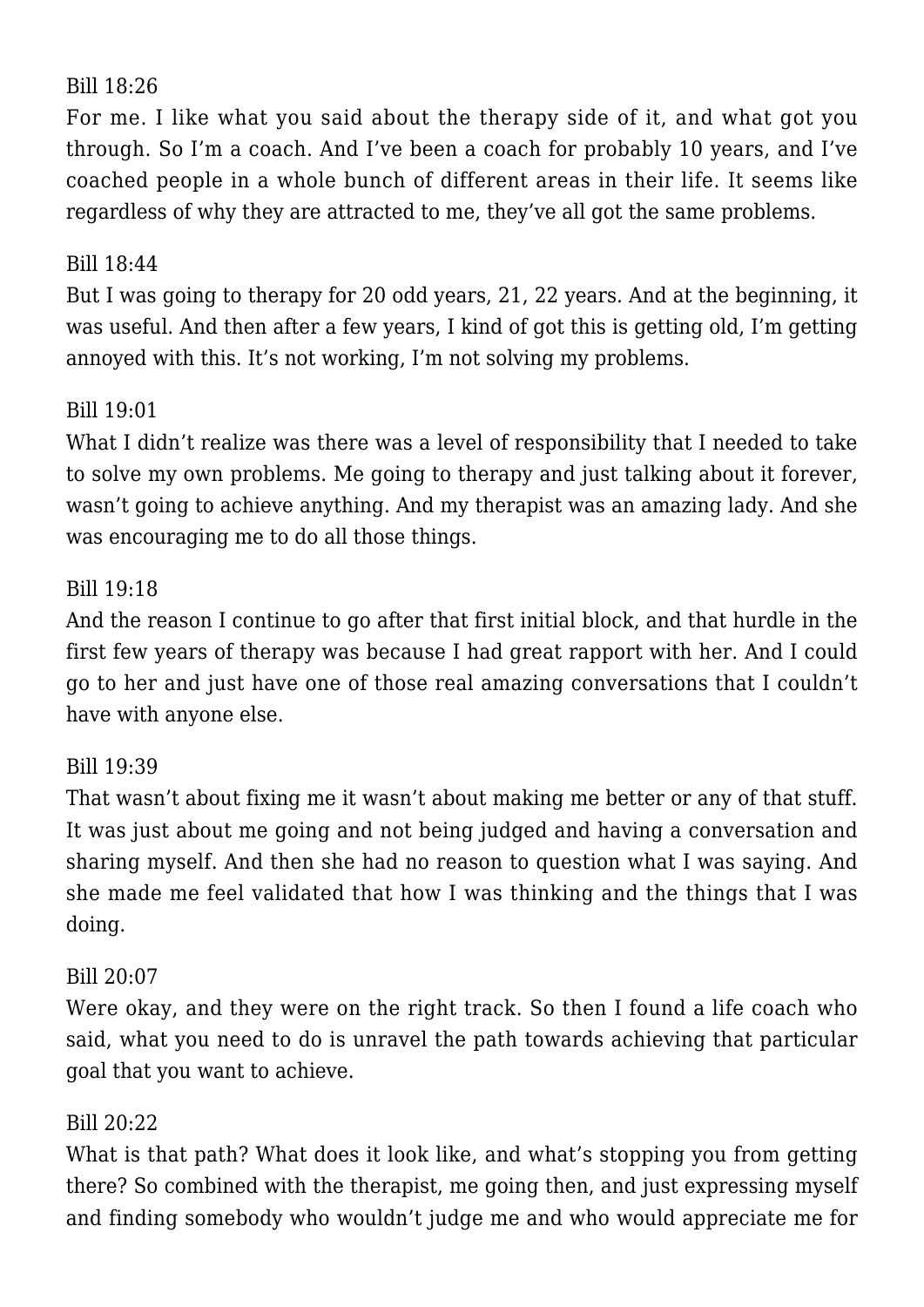me, meant that I could free myself up from not having like minded people around me, and then I could seek them out by going down this other path of coaching and overcoming my lack of skills.

#### Bill 20:51

And that's what my biggest concern was, when I was growing up, it was I didn't have the skills to achieve these goals. And I thought it was too difficult for me to do. So I love how you also got to that point with therapy being useful for one part of your life? And then actually, am I saying it correctly, you needed coaching to get you through the path or the process to wherever it was that you want it to go?

#### Bill 21:20

Correct, that's exactly right. I felt like therapy. You're diving into your past. And like you said talking about it, which can very easily become just mentally and emotionally draining just talking about it every time. But with coaching, it was like, let's accept the current situation. Let's understand it. And let's learn how to move forward. And I'm like, yes, that resonated with me. That's exactly what I wanted to do.

#### Jennifer 21:50

That it. And what's the future about, and how do we get to the future version of you, which is the one that has a new career potentially, or the one that has had some amazing experiences that you never thought you might have like traveling? Or playing, you know, a part in some kind of a theatre production, whatever it is that your heart desires, that gets you moving.

#### Bill 22:15

That's exactly right. It was an incredible experience working with her to define what this new version of me is going to look like. And not only that, rebuilding my confidence in myself, I was really struggling with, with the belief in myself that I am capable of whatever it is that I want to do.

#### Jennifer 22:41

And I felt like she believed in me before I could believe in myself. So I was really struggling to wrap my head around. You know, taking these big leaps that before I knew I could take without a doubt. But now what's stopping me? No one else but me that was it. Getting out of my own head.

Jennifer 23:03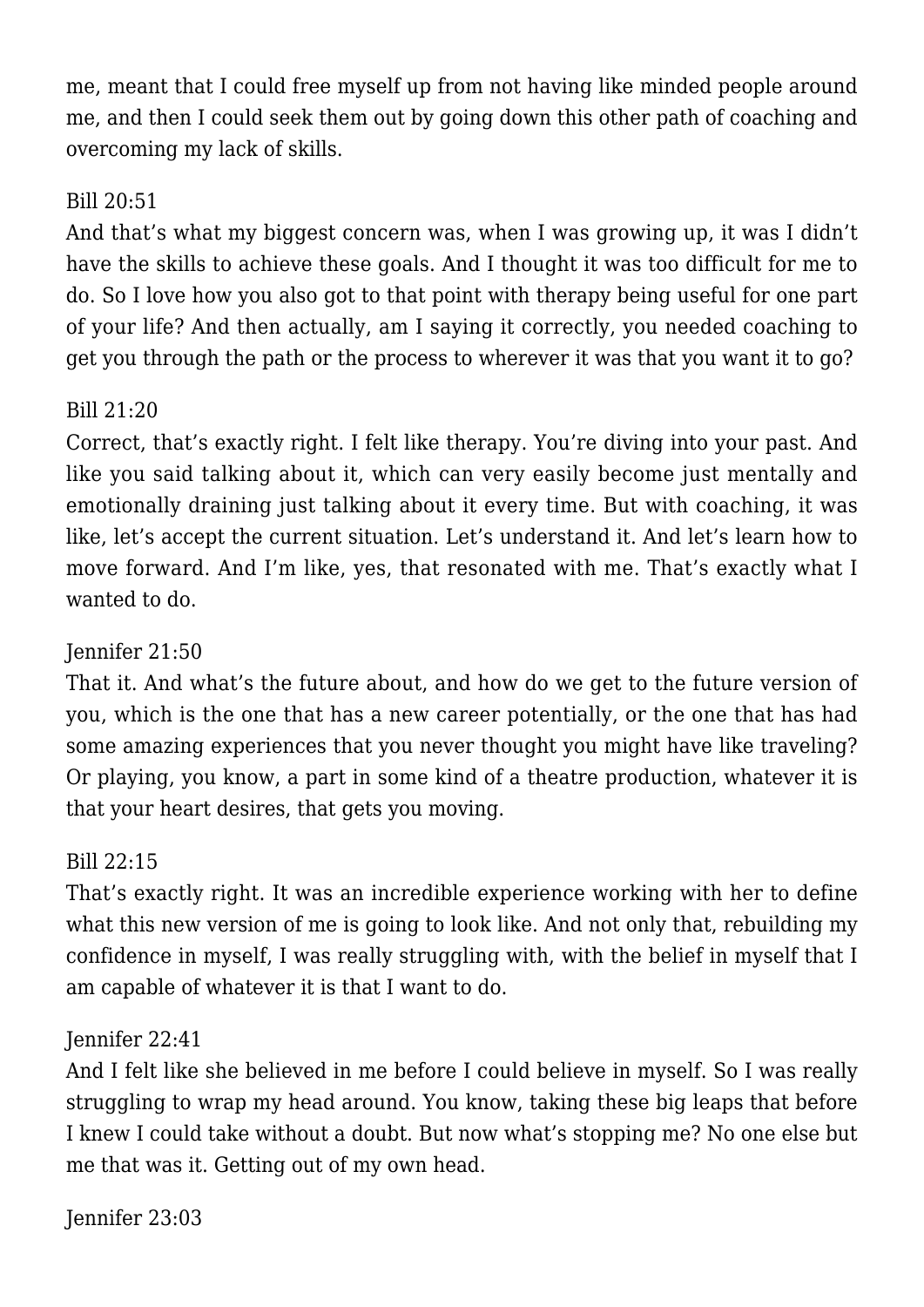Yeah, pretty much. And taking action, you know, gutsy action to move forward, and finally connect with that person, finally do something about that thing. And finally, you know, risk of being rejected, finally, overcoming your monkey brain. And the ideas that it's thrown out there about why it's so difficult or what's not possible.

#### Bill 23:27

What labels had you given yourself before the stroke. So I was a guy who was self employed, who worked 24 hours a day, seven day a week. And even if I wasn't at work, I was always thinking about work or doing something that was related to work. And I never had enough time for myself.

#### Bill 23:46

And I always whinged about that and always complained about that. And I thought that it was the world that was at fault. That was the kind of way that I labeled myself. And I quickly realized that that version of me wasn't going to help me in my recovery. What kind of labels have you given yourself that had to shift?

#### Bill 24:08

That I was more than just a sales rep. And it was a massive organization, but knowing that I was more than the title of a sales rep. And that was me giving myself that right. No one else did. I mean, anybody did, I didn't care about that. I had the support before for sure.

#### Jennifer 24:34

But in wanting to stand on my own two feet, aside from being a wife to my husband, that had a great job, no doubt about it, but I was at that point, establishing myself as a career, you know, sales professional. So that's been a total shift for me. Now knowing How much more I am giving myself that value and that worth as a person.

#### Jennifer 25:06

Yeah. When stroke happened did you find that that conversation happened quickly? Or did it take some time before you had to go back and reassess.

#### Jennifer 25:24

Not a lot of conversations happened too quickly. After, to be honest, it was much more about just the physical action that I had to take to work on myself from a physical recovery standpoint for the first 6, 7, 8 months. And even before that, I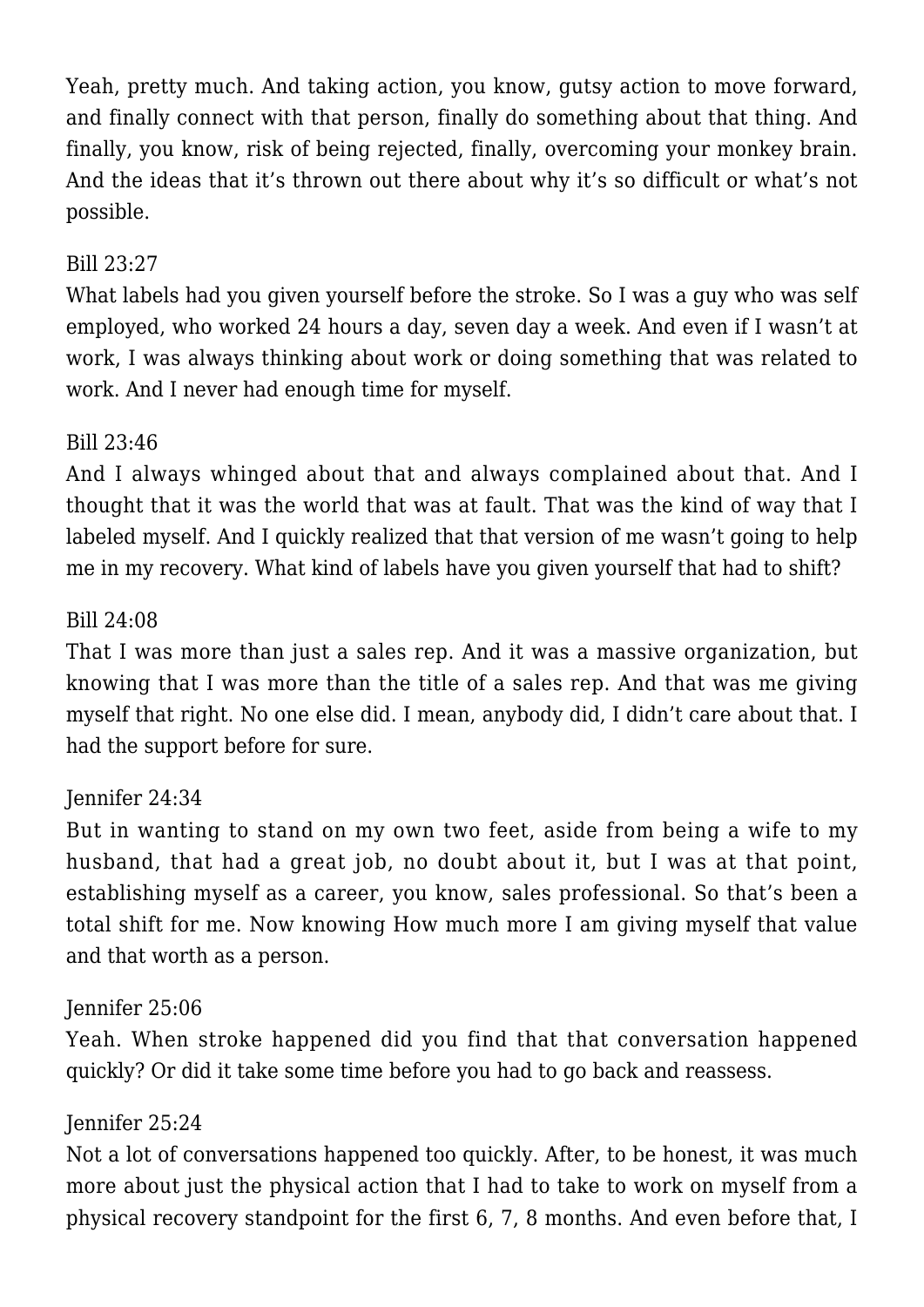rushed back to work, I was asked, you know, I came back, so I wanted to feel normal, and think that I could just jump right into where I left off and continue to meet those high results and expectations.

Jennifer 25:59

And they weren't asking that of me. That's what I wanted out of myself. But it, you know, after a few months of thinking, I was back to normal, it wasn't, you know, is figuring out having this conversation of, okay, you're no longer fulfilled selling this or that.

### **Meant to do something more**

**Jennifer Chapman Overcomes Tragedy** and Supports for **Stroke Survivors** 

huBusna Pierre - Sentember 7, 2020



Jennifer 26:20

What, do you want to do? What is your sole purpose telling you to do here? And that's when I, had conversations with leadership team, and they were super supportive with me. And we're willing to make something work if we can make it work as far as being in a role. But I knew I had to step away because I knew I was meant to do something more.

#### Bill 26:44

Yeah, I like it. I was a bit thick. Like, I didn't realize that I was meant to do something more. I just realized that I had to stop doing things the way that I was doing them, because obviously, it wasn't working. And I wasn't enjoying my life. I didn't. Isn't it weird that I didn't even realize that I wasn't enjoying my life, I just was really angry about it. And used to take it out on everybody else interesting.

#### Jennifer 27:13

I had no idea. So my coaching is what helped me understand that there's some joy to be had, at some point down the road somewhere. And again, it wasn't an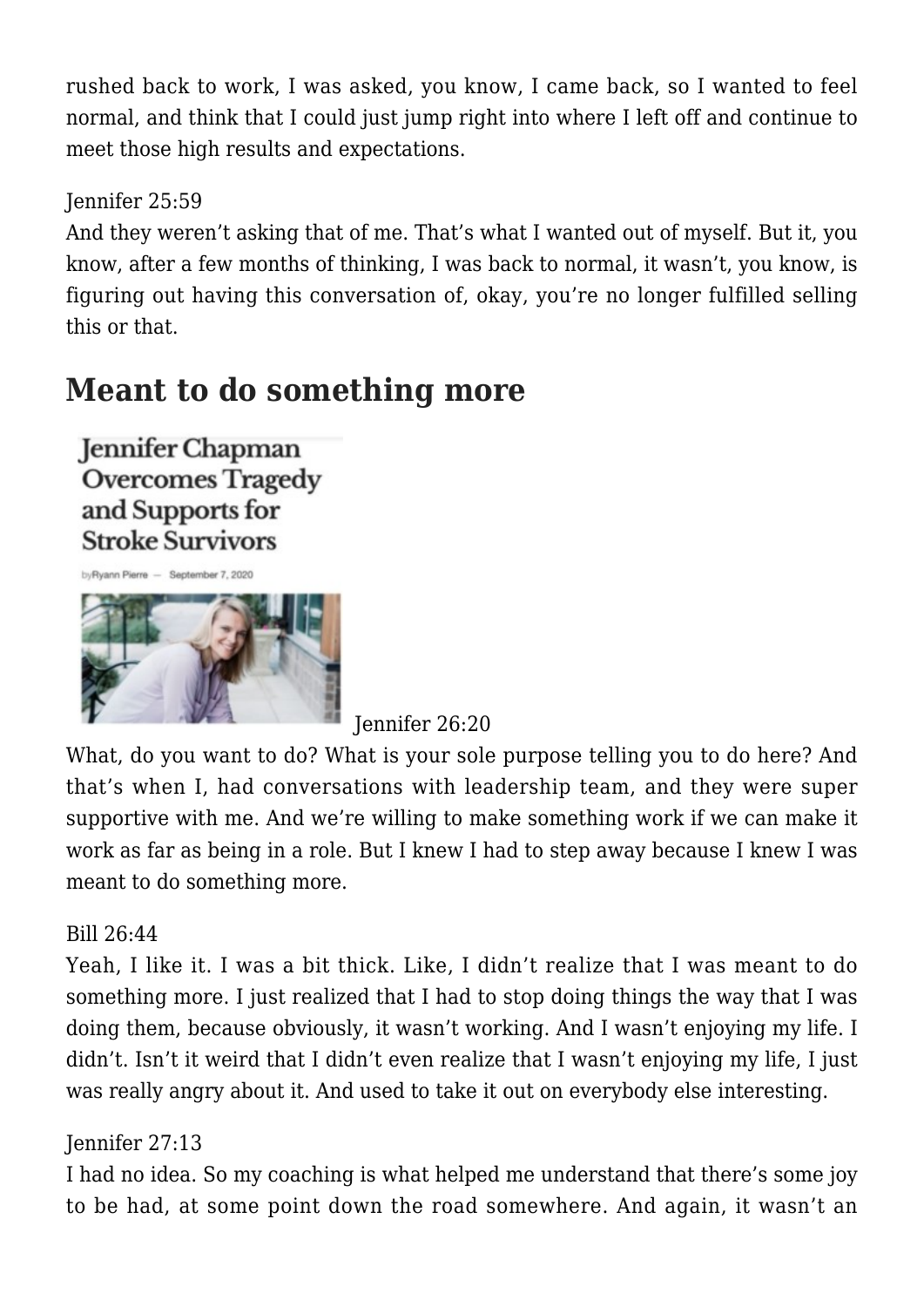awareness that I had, it was just a path that I was following, because somebody was guiding me beautifully down that down to that path.

#### Bill 27:35

And I remember getting to about 2000, and, you know, 15, or something like that, which was just a few months after. Maybe it was a year after brain surgery or a few months after brain surgery. And I thought, why don't I just do a podcast where I interview people and talk about strike because I think what I was lacking was the connecting with people that will like me now.

#### Bill 28:05

And that I understood and who really understood me. And I had that podcast going for about 20 or so episodes. And I hadn't interviewed many stroke survivors. And while I was doing the podcast, I was just interviewing people who are recovering from different ailments and different health issues.

#### Bill 28:28

And I related to them to an extent. And we had some amazing conversations, and I called it the transit lounge podcast. And it took me about a year or more to do those 20 episodes. And then as I continued to understand what podcasting was about, and why I was doing it.

#### Bill 28:47

It happened I reckon two years later, where the light bulb moment occurred when I realized that what I'm doing is actually helping me in my recovery, and at the same time is helping other people. And I might, could it be possible that that's part of my purpose in life is to really connect with people who I can help, and then also have those people help me in this really loving two way relationship that just came.

#### Bill 29:19

And if I had to think about that, and try and find a way to get to that, I don't think I would have got there. But the fact that I was just doing and being and enjoying this process is what made me reflect four or five years later and go well, that's one of the best things I ever did was just do something even though I don't know what it's going to mean in four or five years.

#### Bill 29:46

And even though I don't have to commit to it, just do it and see what comes of it.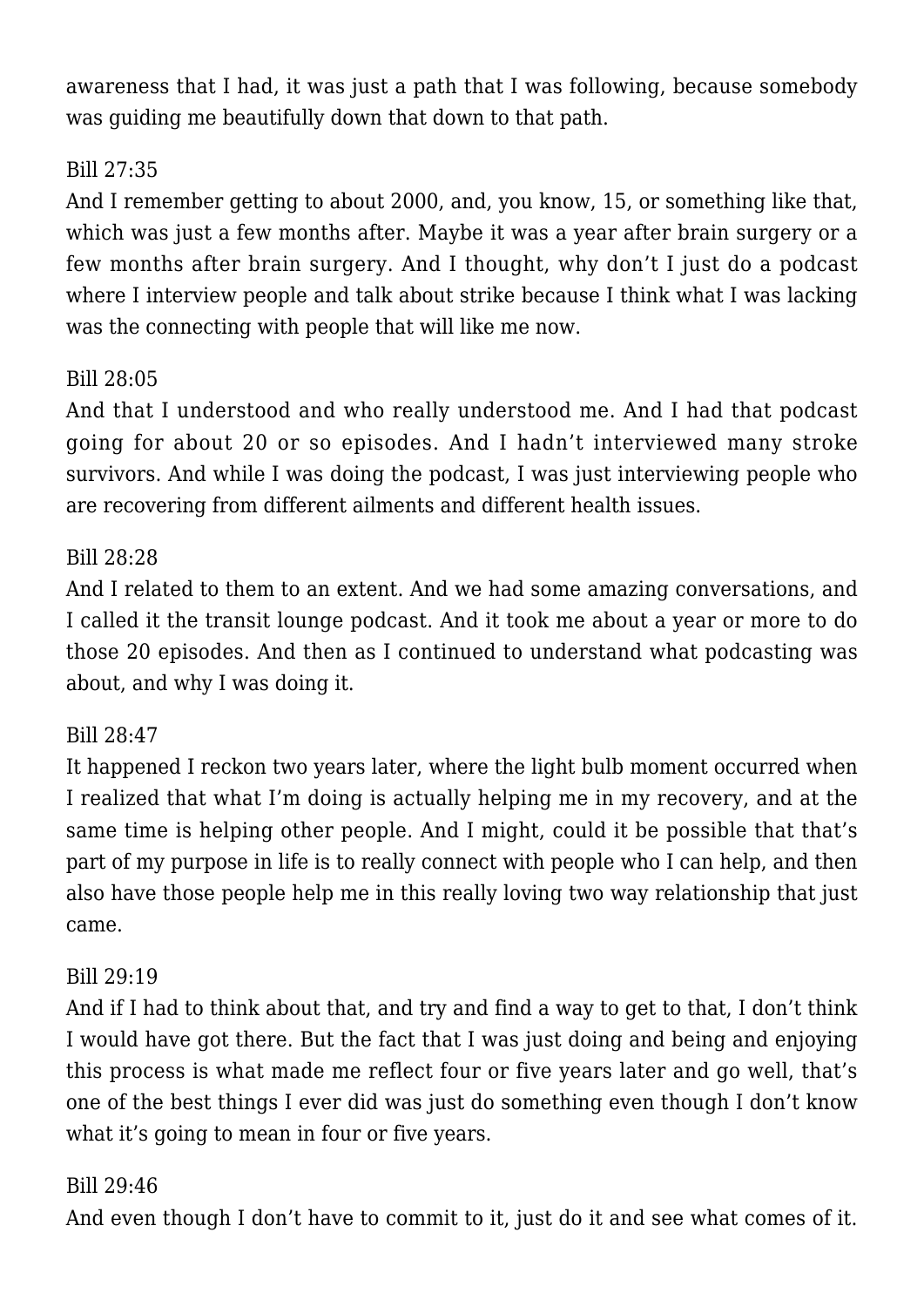Do you find yourself being down the road and then turning back and going Well, if I never did that thing or if I never had that experience that never would have led to the next one, and then never would lead to the next one, and then I wouldn't have had this amazing 12 months of growth or expanse, or whatever, is that familiar?

#### Bill 30:16

It's amazing to think that if I, if I hadn't had the stroke, I would like to think that I was still at that company, you know, thriving and, you know, being a successful leader at that company and have worked my way up, you know, but almost four years ago, my life completely changed.

#### Jennifer 30:38

And working with my coach to realize this happened for me, not to me, that this happened for a reason and really understanding what the reason is, and why? You know, looking back, I have no other thing to say, but that I'm thankful that it happened because it's brought me to where I am now.

#### Jennifer 31:02

And it's brought me to what I look forward to doing moving forward, which is serving others and being able to coach, others that are still stuck. They don't necessarily have to be stroke survivors, obviously, although that is who I resonate the most with. But I feel like there's lots of people out there that are looking to overcome these mental and emotional challenges after a life changing event or trauma.

#### Jennifer 31:26

And they're just trying to figure out how do I accept and adapt and embrace the new me? So yeah, it's crazy that it's taken time, and that someone can say they're thankful, but it's truly a blessing.

#### Jennifer 31:42

I say the same thing, and many people can't yet say that. And that's okay. I also relate to what you're saying about, you know, helping others and supporting other people. What I realized was that stroke survivors had the same problems before stroke that they have after stroke.

#### Bill 32:05

But now they might have a few extra ones that are, actually because of the stroke.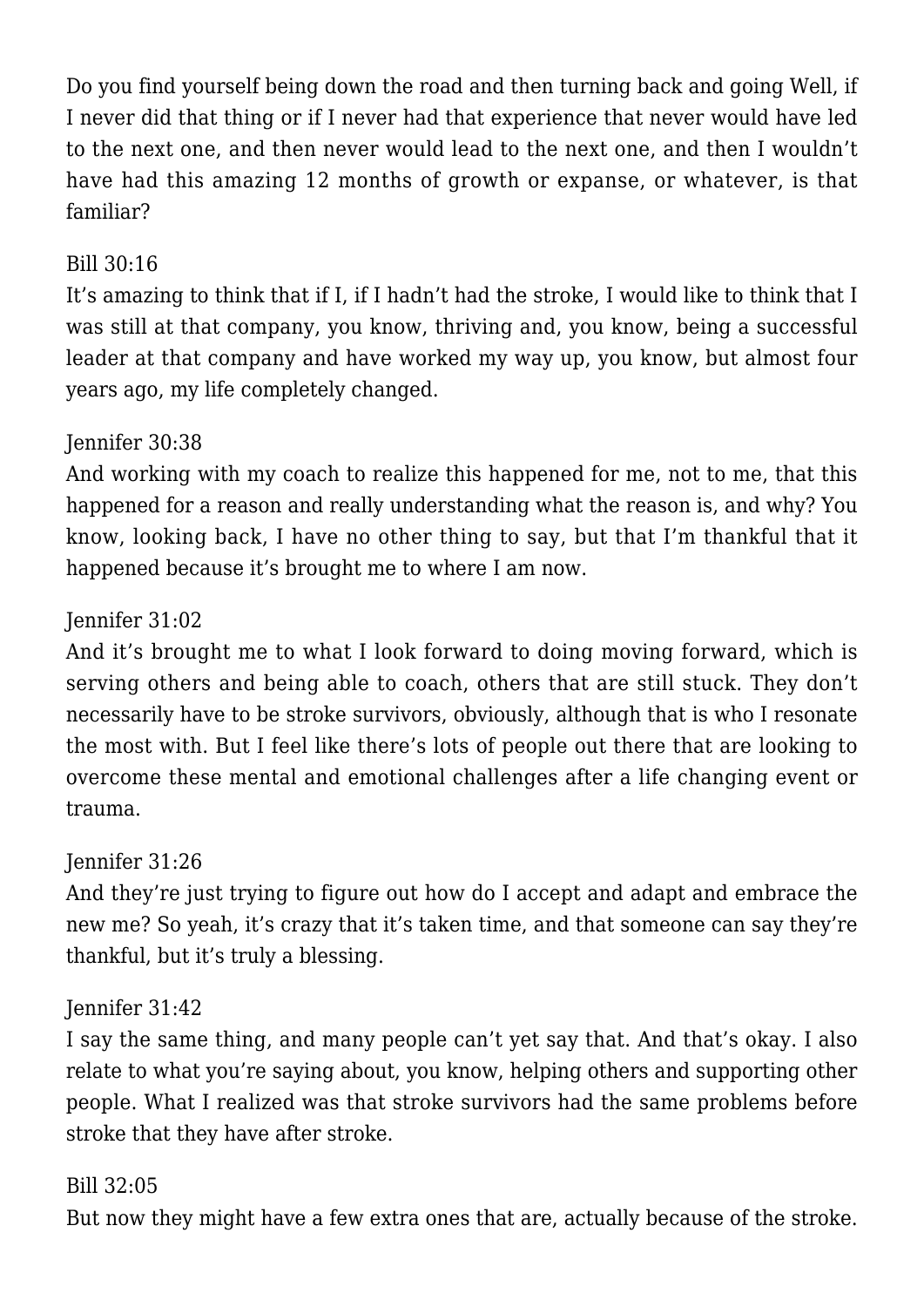So when you're coaching a stroke survivor, it's not the stroke, that you're coaching them to overcome or get over, you're actually coaching them to overcome the shit that came before that, that has now reared its ugly head again, and in a bigger and more urgent way, because now life for me, it could be over. or, oh, my God, I haven't done all this stuff that I was supposed to have done, because I made all these ridiculous excuses.

#### Bill 32:39

And now look at me now. Now I can't walk, I can't use one of my arms. And here I am, with extra problems. And now I really have problems. Whereas before, it was just in my head, it was just stories. So when I come across somebody who needs help, stroke is my platform.

#### Bill 33:02

It's what I use to connect with people. If I didn't use stroke, I wouldn't know how to connect with you. We wouldn't be able to connect. Right? So now I use this weird word I call a stroke. And now all of a sudden, people connect. Now with other people, it might be a hobby, they might be into drone photography.

#### Bill 33:25

And what they find from drone photography isn't other people who know how to take photos with a drone. It's somebody who they can relate to who shares their pain, their passion, their ideas, their creativity. And the drone is just this weird thing that we squeeze in the middle to make a connection.

#### Jennifer 33:45

Right? Yeah, I totally understand that. And I'm on the same page with you on that. I feel like the problems that I thought I had before that I thought were big deal. aren't that big a deal anymore. That's what I've come to realize. Like, really I feel like I'm so hyper aware of everything now.

#### Jennifer 34:10

Good, bad or indifferent. But what problems am I really sweating here? Is it was I really sweating over you know, traffic that day, which used to, you know, I could really have gotten worked up about some thoughts on the road all the time, like, now, it'll be okay. I'll get to where I need to get what I need to get there.

#### Jennifer 34:32

You know, like, really trying to manage the stress level. And making sure I'm in a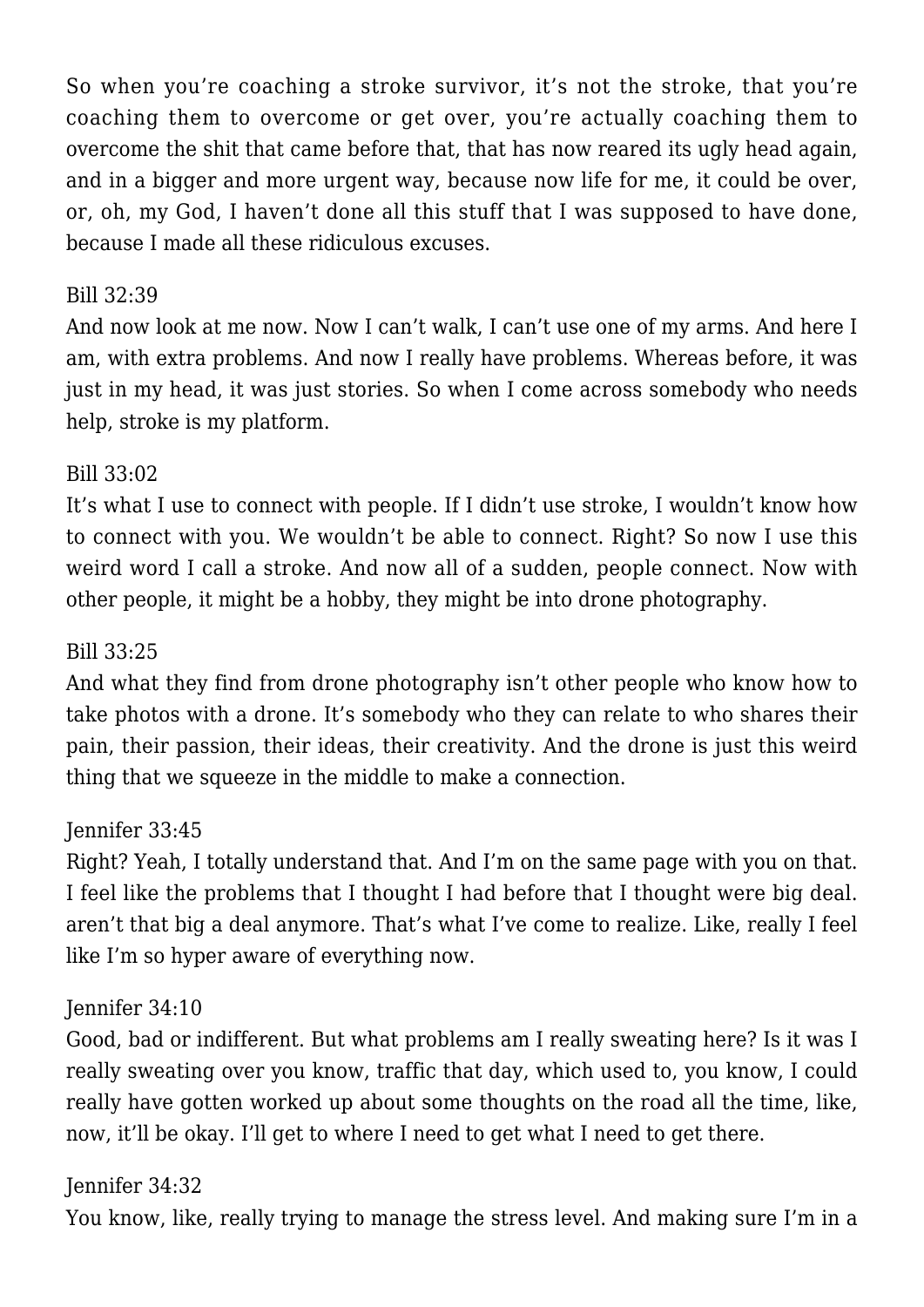calm state of mind as much as I possibly can be because the stress isn't worth it. It's really trying to how to manage that right? It's the the mental health piece. That's so crucial in recovery.

## **Creating stress**



#### Bill 34:53

Do you feel like the stress is something that you created bad habits around and weren't aware of it. So the reason I asked that is because I truly feel like my stress when I create stress it's, again, I just said it like I create it. I know there's an environment around me. I create it, do you feel like you fell into some bad habits just because of life? Or I don't know what not paying attention enough.

#### Jennifer 35:25

So yeah, growing up, always, I've been an extremely competitive person. So whether that was playing sports growing up, or any type of competition, you know, at work, you know, since I'm in sales, there's always competition to hit numbers. And because I was a competitive person and cared so much about winning, that was the stress I put on myself.

#### Jennifer 35:54

You know, thinking that I was competing with other people, and I would put these ridiculous expectations on myself. Yeah, there was corporate expectations. But ultimately, if I was going to win, I was going to do what I you know what it took, but I put all that on myself.

Jennifer 36:11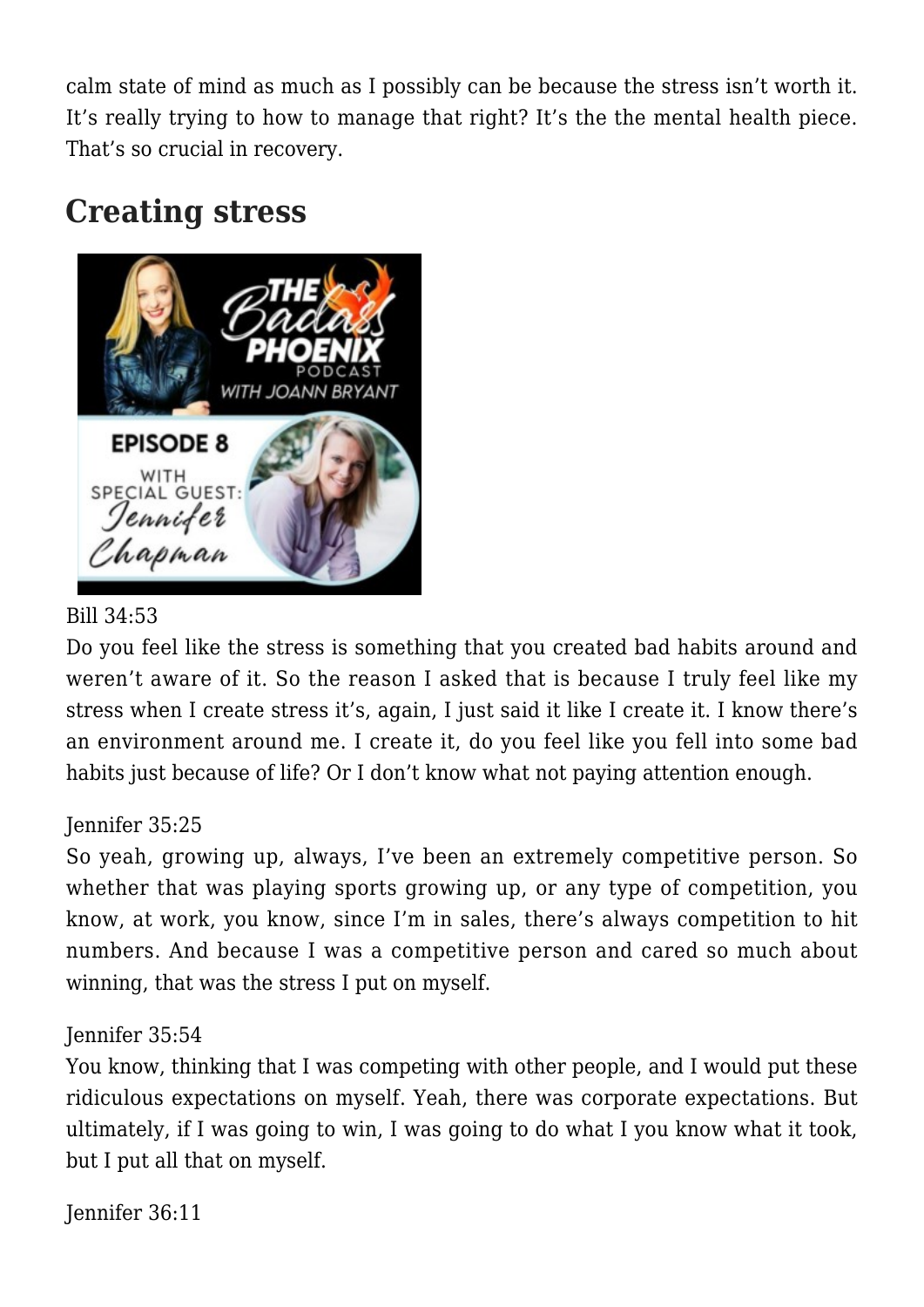Which isn't worth it at the end, to feel the way you're gonna feel to try and win what? I mean. So it was just that shift in mindset for me, because the competitive side of me helped in recovery, I will tell you, because I was trying to be what I accomplished the day before, and an athlete and competitor me, that's where I thrive, no doubt about it. But yeah, from a mindset standpoint, taking that level, you know, knowing how to manage and take that level of stress down because like you said, we put it on ourselves.

#### Bill 36:50

As an athlete, if you're preparing for an event, and you're stressed how well are you going to achieve that? in that event?

#### Bill 37:03

It depends. It depends on where I grew up, tennis was my sport of choice.

#### Bill 37:10

So if you're stressed about what happened in the car park, or what happened on the way to the game, how much is that gonna help you with the game? If you don't let that go?

#### Bill 37:24

Yeah, typically not well, I'm going to beat myself before they're gonna beat me. Like, it's what I've done, right? My preparation, what I've put in my head before I stepped out onto the court. You know, if I was in a good headspace, it would go so much better. Looking back, you know, being able to process all this now. It's like, oh, man, I got myself into all kinds of trouble. And I did a lot of damage to myself, let alone the competition that was out there.

#### Jennifer 37:56

And isn't it interesting that as somebody who had been coached for a long time, in tennis, your you knew that when you're stressed, and you take that onto a game onto a court into a game, that that's going to impact your performance? There's so many people who participate in sports that know that yet, we don't do that. In life, we don't have that conversation.

#### Bill 38:23

We don't know that about our life. So we'll leave the stress behind when we go on the court and have a great game. And we'll say yeah, I was in the zone and everything went right for me today. And I was feeling great, etc.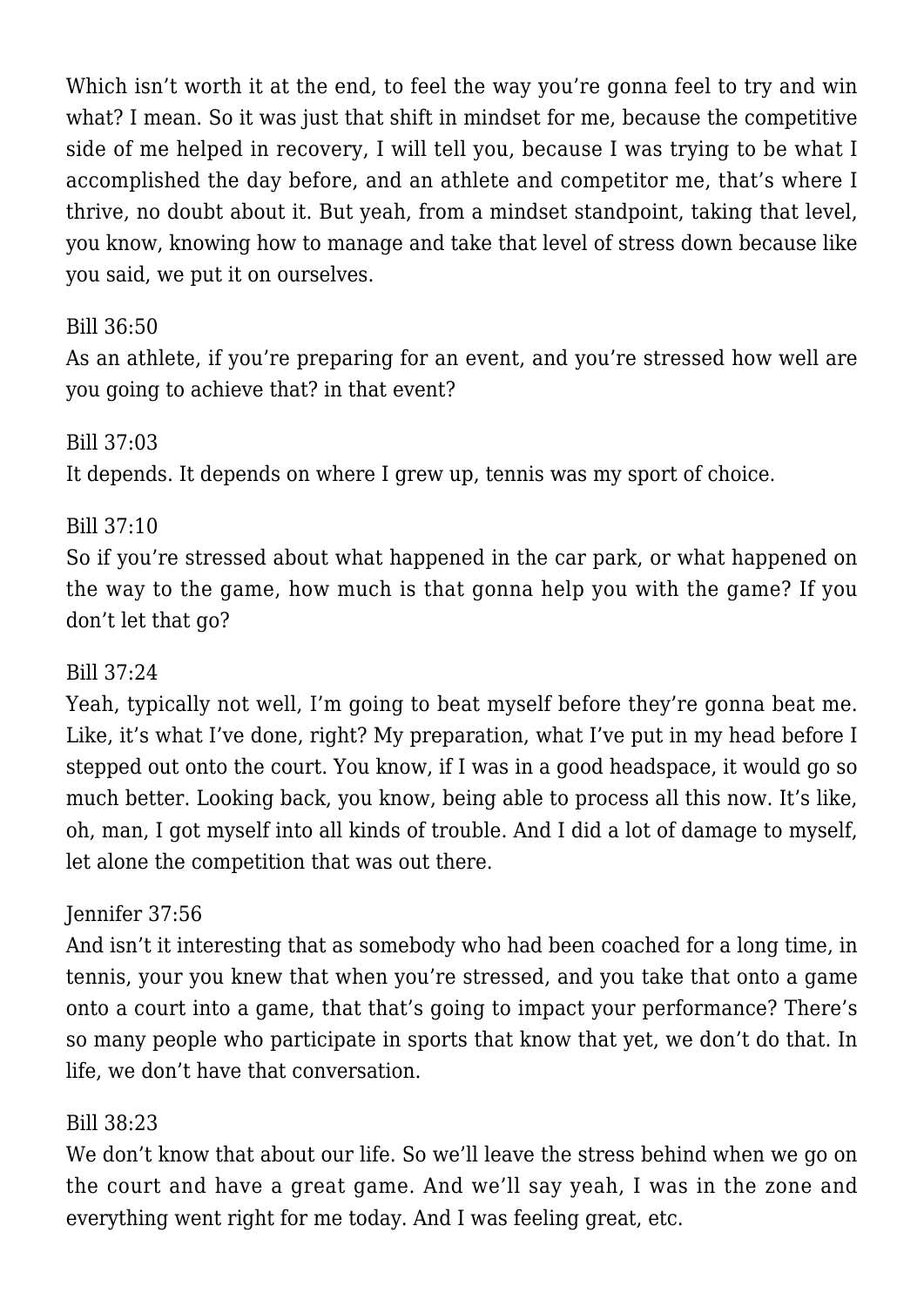#### Bill 38:35

And, you know, all the steps that you took to get to that point to be great in the game, you probably meditated or ate well, the day before, you probably did all these amazing things. You had your preparation, and your process. And then you go into regular life and you've got no process, no preparation, nothing just just turn up and use or just play out all the crazy habits.

#### Jennifer 39:01

That's right. It's, incredible. You know, what can happen in your life if you just know how to properly take care of yourself in all aspects mentally, emotionally, physically, spiritually, all the things, if you if you have if you can put a routine in place, you know, every day, every morning, whatever that looks like knowing to get good regular sleep at night.

#### Jennifer 39:30

Eating great meals, drinking a lot of you know enough water, getting your your 30 minutes of exercise. Maybe practice gratitude journaling, which I didn't do until after all this had occurred. But what that can do to shift your mindset as well but just to be in a good headspace. How much more productive and successful you'll be that day versus the self sabotage you can do to yourself.

#### Bill 39:55

So good. What was the hardest thing you've had to overcome? So far, so whether that be cognitive or physical, what are some of the things that you've had to overcome, that were caused by the stroke?

### **Post-stroke deficits**

#### Bill 40:10

Yeah, so I'm blessed physically, that if you saw me on the street, no one would ever know, I've had a stroke. So I am well aware of that, and incredibly thankful that I was able to overcome the physical challenges, the biggest deficit that I have, that no one can see is that I lost lost my left peripheral vision.

#### Jennifer 40:35

So I don't have about 40% of my vision. So I don't mean there's like a straight line looking versus the left side of my, my body over here. So I adapted that every day, I've gotten better, right over the over the years of knowing that's not going to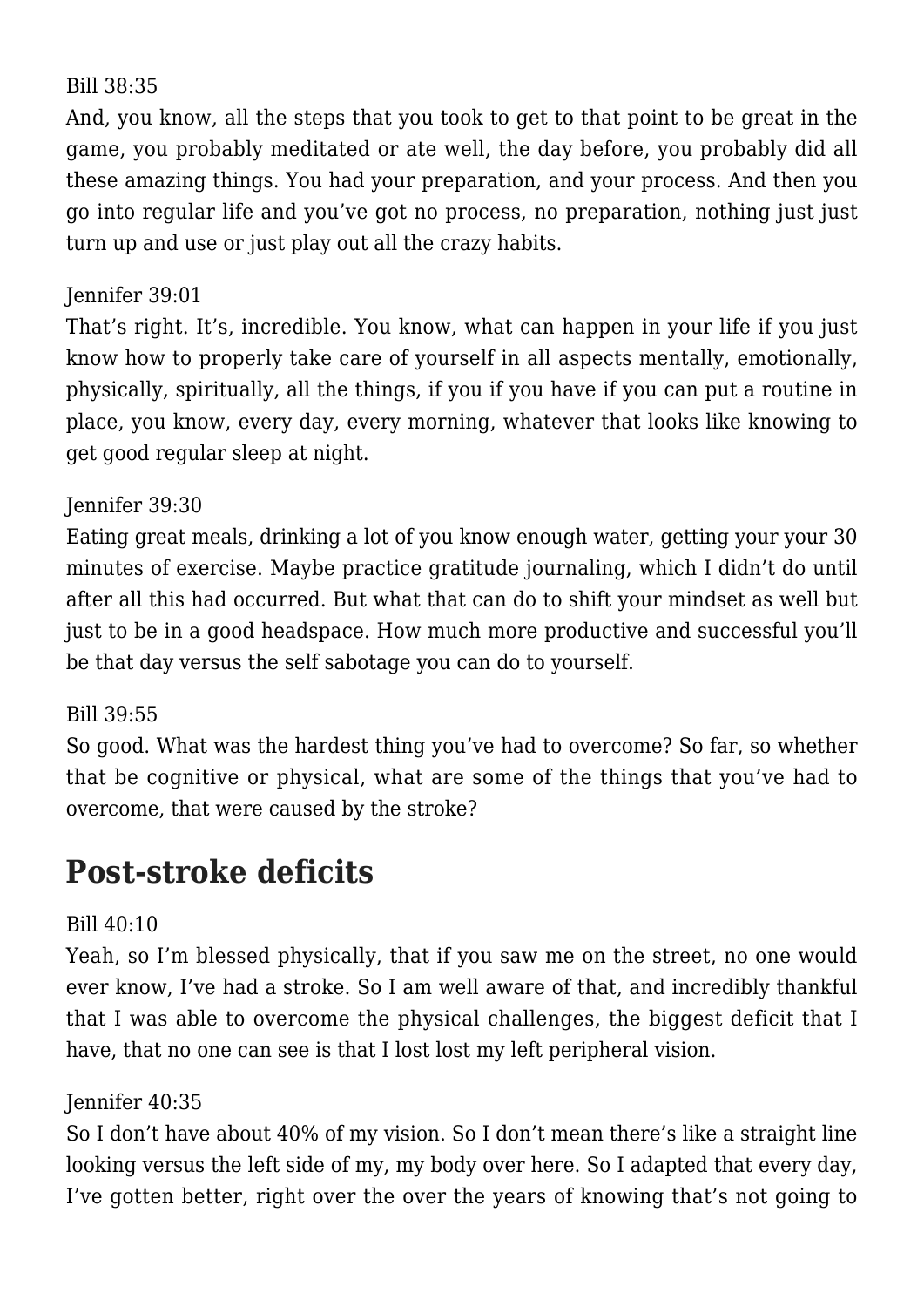change, there's nothing we can do about that. I'm blessed that I got my license back a few months later.

#### Jennifer 40:57

And I'm able to drive where I know, there's so many people that you know, they, they lose that freedom. But that's still a challenge. And it can still mess with you mentally, to know that you don't have 40% of your vision. And then the other deficit that I had to overcome, which was also extremely challenging, that no one can see is my vocal cord was paralyzed.

#### Jennifer 41:23

So not only did I have the speech therapy to get the strength in my voice back, but it affects my ability to breathe. So it doesn't affect it on a daily basis, or when I'm sleeping or anything, but as a girl that used to do boot camp style workouts five to six days a week, and push myself to the point of exhaustion and exertion every day, and I couldn't leave the gym without you know, being completely drenched in sweat and that was a de stressor for me, right?

#### Jennifer 41:53

I can't do that now. Because I have to be able to catch my breath. So I can't really do any cardio or anything. And so I'll get winded extremely easily. So overcoming that not only physically figuring out another way to work out, but as a de stressor, how am I going to de stress mentally, knowing I have to change such a big part of my life. So that's been that was challenging. I found a new way and I love it, but it took some time.

Bill 42:23 So what's the new way?

#### Bill 42:27

Pilates is my passion. I never would have considered that before not judging anybody that did it. It just didn't seem like the type of workout for me that was going to accomplish what I wanted to accomplish. But now.

Bill 42:41 Let's face it, it seems weird Pilates whatever.

#### Bill 42:46

Yeah, what are we doing? Are we stretching and doing abs? No, it's hard every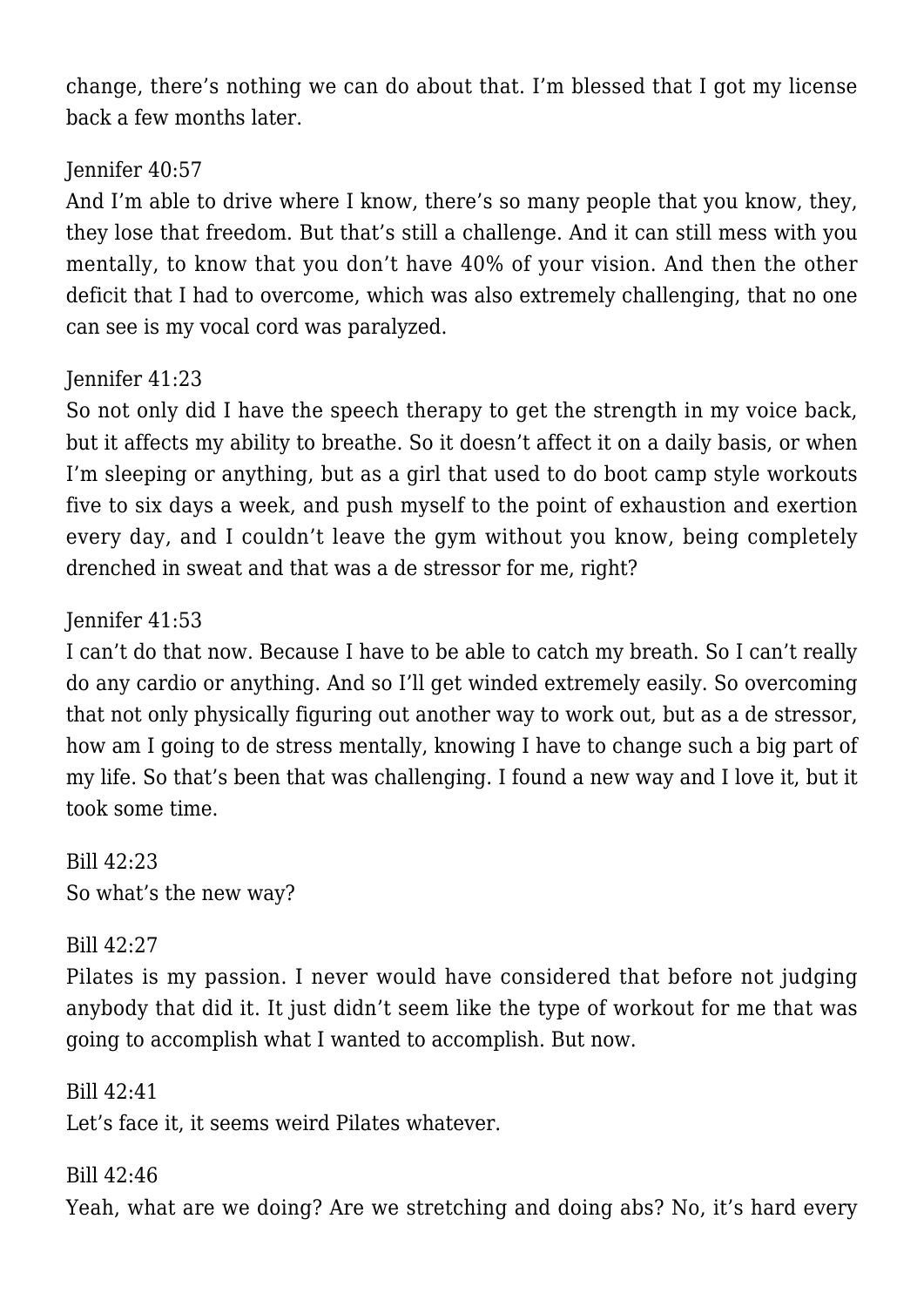single time.

Bill  $42:55$ But it's amazing I know. So Pilates. So you do that a few times?

Jennifer 43:03 Oh, yeah. I probably six days a week. I take one day off.

Bill 43:08 I can see you don't do things by yeah.

Bill 43:14

I love it. It's continued healing and therapy too to do Pilates. Right. I mean, it's, I'm consistently working on my balance still, and breathing, and, you know, just stretching. And it really is such a great form of exercise and therapy for me.

Bill 43:36 So have you tried to play tennis again?

Bill 43:42

Not really. I have not stepped on a court in a while. And here's the thing, I wouldn't want to get out there and get frustrated. Because I know I'm not even close to where I was before. So that's the competitive side of me knowing like, if I'm not gonna be able to, you know, do what I used to be able to do on the court. I'm good, I'll walk away.

Jennifer 44:08

All right, that's your challenge, your challenge is to put that out of your head and just go on to the court and just be there. And even if you can't win a game, because you're not going to actually be there to play a game, you're just going to have a hit. That's what my challenge for you is just go back to the tennis court, and just feel it and see what it's like. And if you don't like it, that's fine. But you might be like.

Jennifer 44:31 It would feel good I know.

#### Bill 44:33

Yeah. Give yourself that let yourself do that. And it doesn't matter that you aren't going to be as competitive as you were before because you're trying to evolve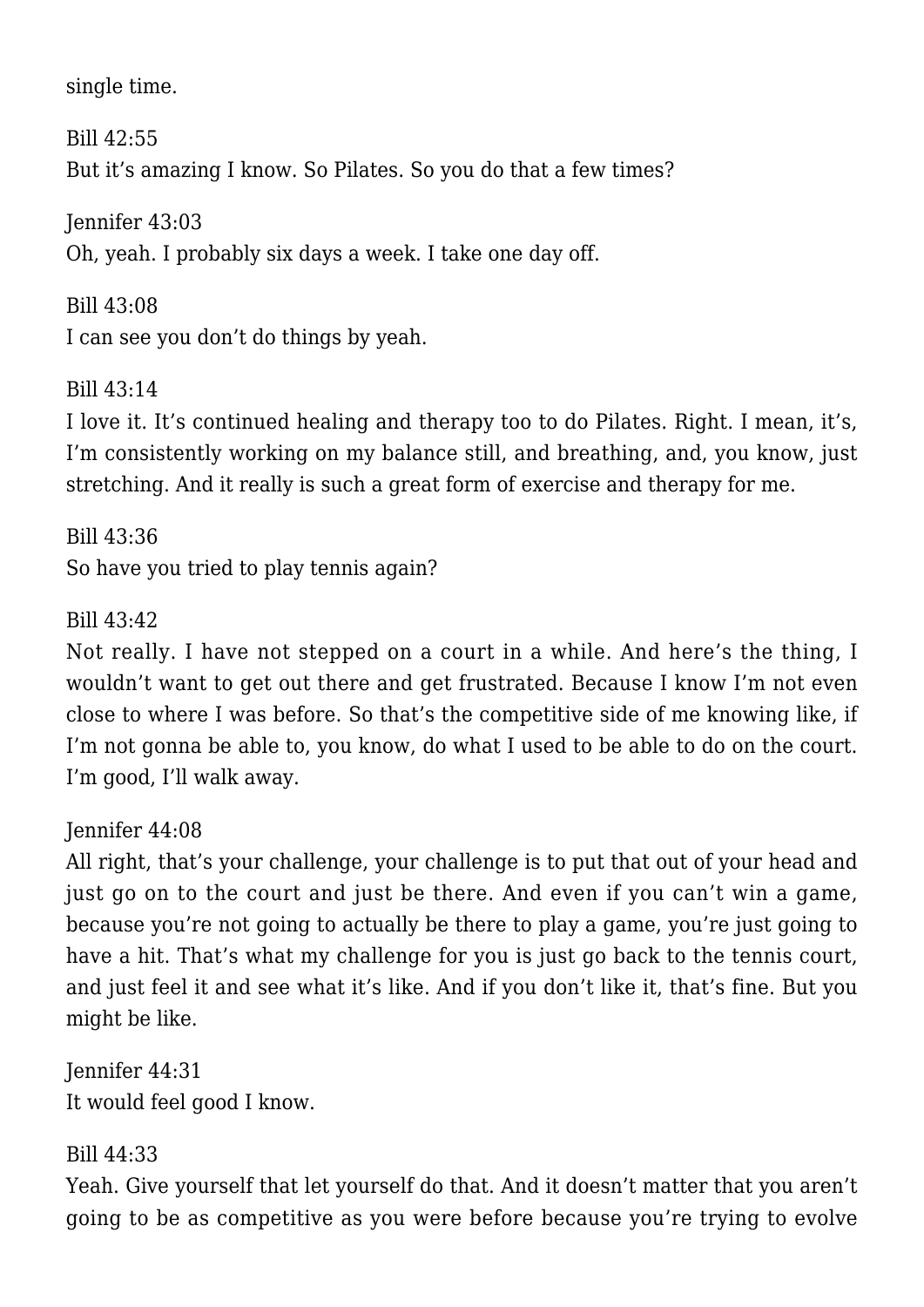from being that kind of person anyway, you don't really want to be in that space because that's not the space that you're in. Now you're in a different space.

Jennifer 44:53 I can do that.

#### Jennifer 44:57

It's not for me to tell you what to do or give advice unsolicited especially, but it just to me, it sounds like man like that's what you must do, for me and I say that because there'll be a lot of other stroke survivors going, ah, I couldn't possibly go back and try that again or do that again.

#### Bill 45:15

And for me it was riding a bike. And I got on a bike and my balance is affected. And as a result, you know, I would feel a bit less sturdy on my left side. And then also I can't feel my left side of my body. It's very numb, and that meant that my foot wouldn't.

Jennifer 45:35 That's how my right side is.

#### Bill 45:37

Yeah, right. Okay, so my foot on the pedal would fall off the pedal, and the pedal would scrape my shins. And, and it was a real difficult thing for me to ride a bike and I stopped doing it for about four years, I got sick of it, and I couldn't do it anymore. Because it would be very tiring to turn the pedal, my leg would fatigue.

#### Bill 46:00

So then I discovered electric bikes. And I realized that when I get on an electric bike, and pedal, my foot doesn't fatigue as much. And I don't ride my bike for, you know, heaps and heaps of time or for very long distances, I just do it so that I can get a feel for this freedom and sense of, you know, the wind rushing by your head, and all that kind of stuff that I used to get when I was a kid.

#### Bill 46:30

So after four years of refusing to get back on a bike, because it was too scary or too dangerous, I found the solution and I got back on it. And now I do it, maybe two or three times a month for a couple of hours. And it just brings me so much joy. And it's a very gentle form of exercise as well.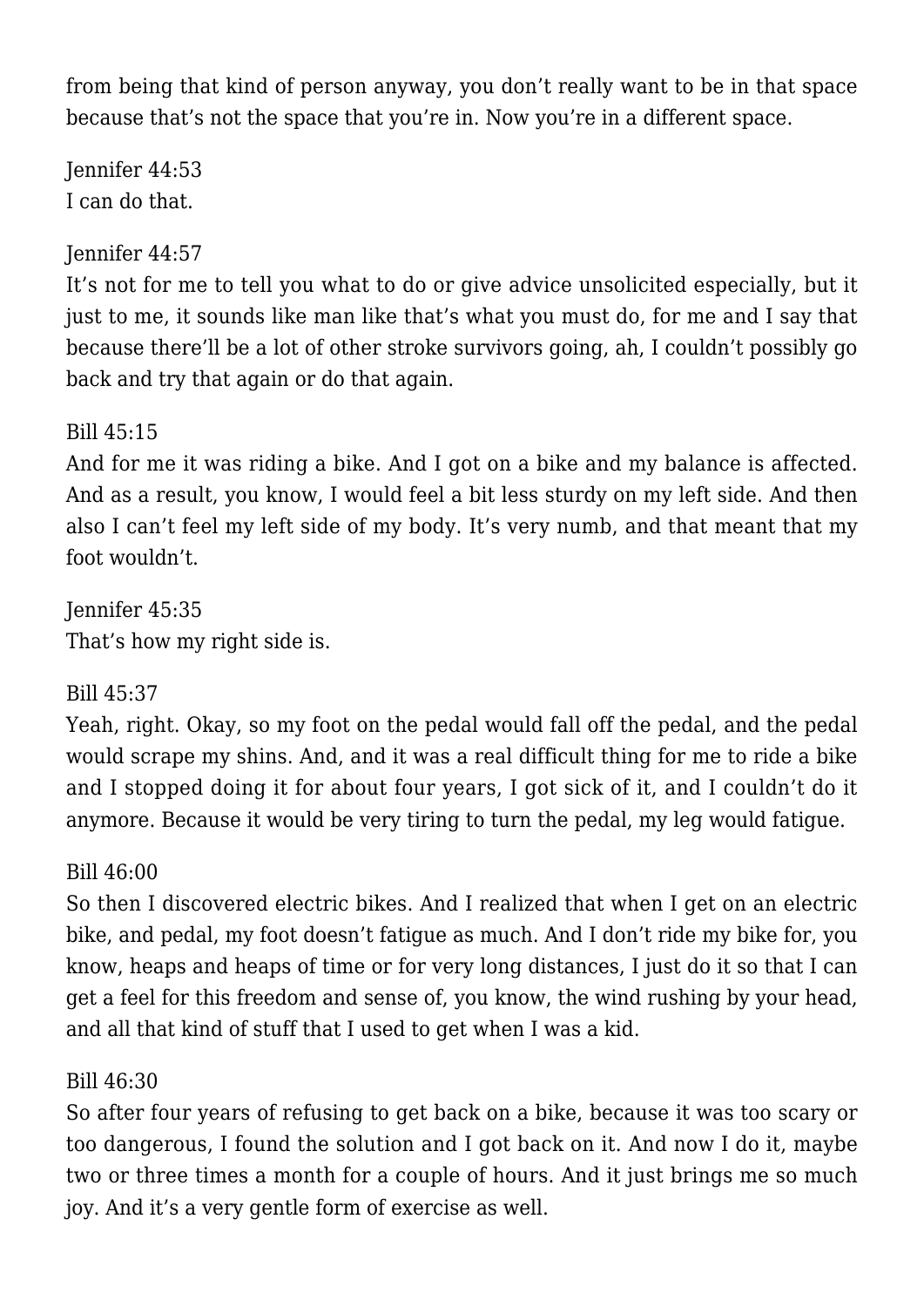#### Bill 46:50

Because like you, I really am not going to run again, I'm not going to do very strenuous type of exercises like I used to do before. So this is just a lovely way. And it took me four years to overcome it and find a solution to it. But most of the four years was made just overcoming my concern with it and my fear.

Jennifer 47:10 Exactly.

#### Bill 47:13

So you experience it. You experienced right side numbness. Is that constant? Does it get worse when you're tired at the end of the day?

#### Bill 47:23

It does. And that's right, that's another thing that people don't see. Unless you tell them is my right side feels completely different than my left. Not that I have necessarily weakness, but the sensitivity to like hot and cold.

#### Jennifer 47:39

I don't really feel that on my right side. Like I do my left. It's like literally aligned directly down my body. My right leg is overly sensitive. It's tingley. And depending on the temperature or fatigue, it gets worse. I mean, there's days that it's, it's definitely more tender than others.

#### Bill 47:57

I try to explain that to people. And there's only one way that I can it's like, do I tell them? Have you ever sat on your leg and it's gone numb, and it feels tingly? And they say yes, I say well, that's how my entire left side feels. And it starts from the middle of my head to there.

#### Bill 48:17

And, all the way down. And to bring a bit of humor into it. I tell them that it is halfway between every single part of my body you get what I'm going you get what I mean yeah, guys? So yeah, they find it bizarre because I explained to them it's you know, every part of my body, just get that in your head. You know?

#### Bill 48:45 And I gotta ask on your on your left side, your left side is tingly?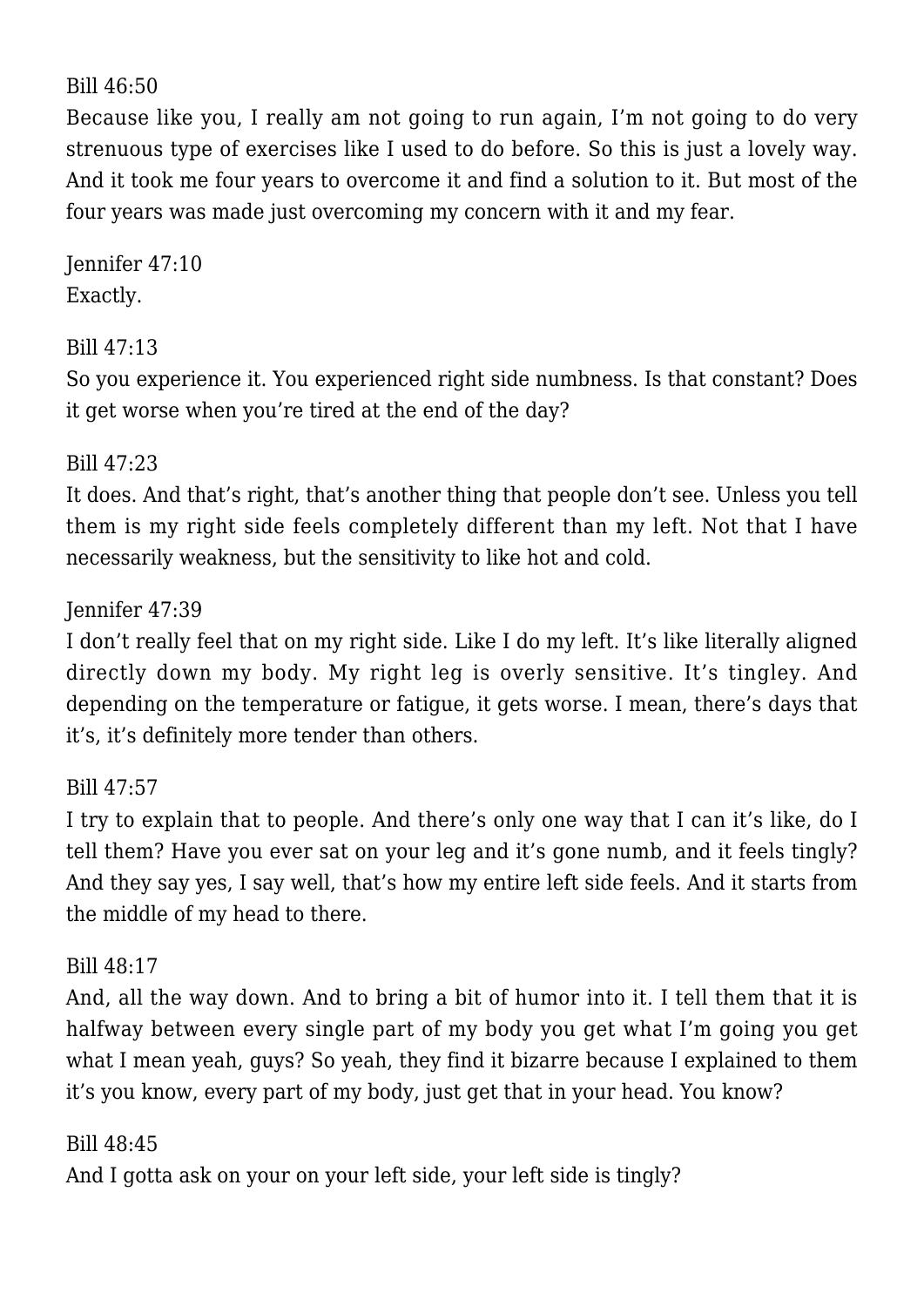#### Bill 48:52 Yeah.

#### Jennifer 48:53

Does it affect the right side of your brain. I feel like I'll feel tingly on my left side of my head. But it's the right side of my body.

#### Jennifer 49:03

Yeah, so exactly that so my bleed was on the right side and the surgery was on the right side. And the left side feels strange and bizarre, although it's the healthy, quote-unquote, the healthy side or the good side of me. It's the one that is always tight and stiff.

#### Bill 49:22

And always overcompensating, my muscles are always contracting in weird ways. So the right side feels normal. And sometimes I have the days where I do the comparison. So do you ever do those days where you're going? Oh, shit, my left side feels weird again.

#### Bill 49:40

I do that and that frustrates me sometimes. Because sometimes I feel and I wish like I wish it wasn't doing that right now. I wish I was just feeling one. Did you get that you have that experience?

#### Bill 49:56

Totally. I definitely do. I think the part I worry about is feeling sensations in my head. On my left side, I'll feel sensations and I don't know how else to explain it. Except I don't feel tingly or sensitive on the inside.

#### Jennifer 50:15

And it's being reassured that that's just the new, you know, it's your new normal. Like, I met with my neurologist last week, actually, who I enjoy meeting with, and she's taking good care of me these last almost four years. But it's like, if you don't have any concerns, I guess that I need to, you know, be okay with it.

#### Jennifer 50:40

But it's, yeah, there's days where I'm like, what, what is that? Do I need to be worried I need to call somebody, I need to just let it be, you know, meditate, calm down. And know that I'm okay.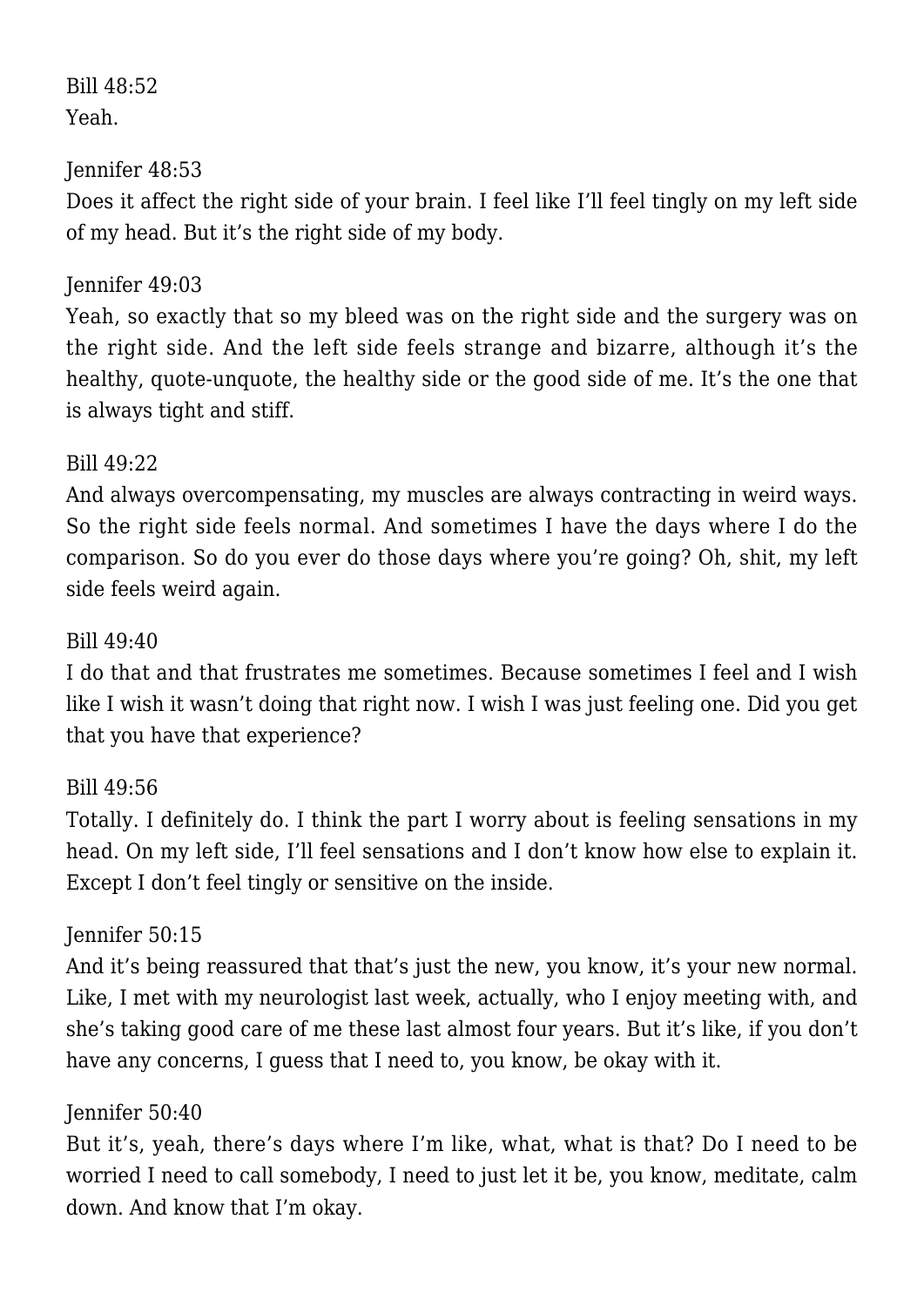#### Bill 50:52

That's fair, because I had that conversation around the four or five year mark as well. And my neurologist said, you're good to go. And whatever you're feeling or feeling or whatever you've got, you've got, but you're good to go. As far as your head is concerned.

#### Bill 51:11

But I remember even about 18 months ago, I was in the hospital concerned about stroke. So I've been I've been out of this, you know, risk category for nearly four years now, maybe nearly almost five years. And I had this really strange day where I felt really off.

#### Bill 51:36

And my head was feeling really terrible. And at the same time, I have, do you see this thing on my forehead on my eye here that a little bump? So that's a blood vessel that has expanded or swollen or something's happened to it. And that happened at the same time as this really bizarre, strange headache.

#### Bill 52:04

So, for me, it wasn't silly to go to my hospital where I had been treated and had surgery and say I know it's probably nothing but I'd rather check it out, than go worrying about it and thinking about it. And it turned out of course to be nothing.

#### Bill  $52:24$

But when I went there, they took it seriously. They said to me, Look, we're glad you're here would rather you come and let's check it out and let's get to the bottom of it. And then I went home feeling relieved, and I let the headache just relax. And that was that.

Bill 52:39 Yeah. Peace of mind is everything.

#### Bill 52:43

Yeah, it really is. And, I don't think I'm gonna go through the rest of my life ignoring a headache anymore.

#### Bill 52:56

And I still battle those too, I still get headaches. And that's what I met with her about recently, I got headaches before the stroke. I mean, I've had them since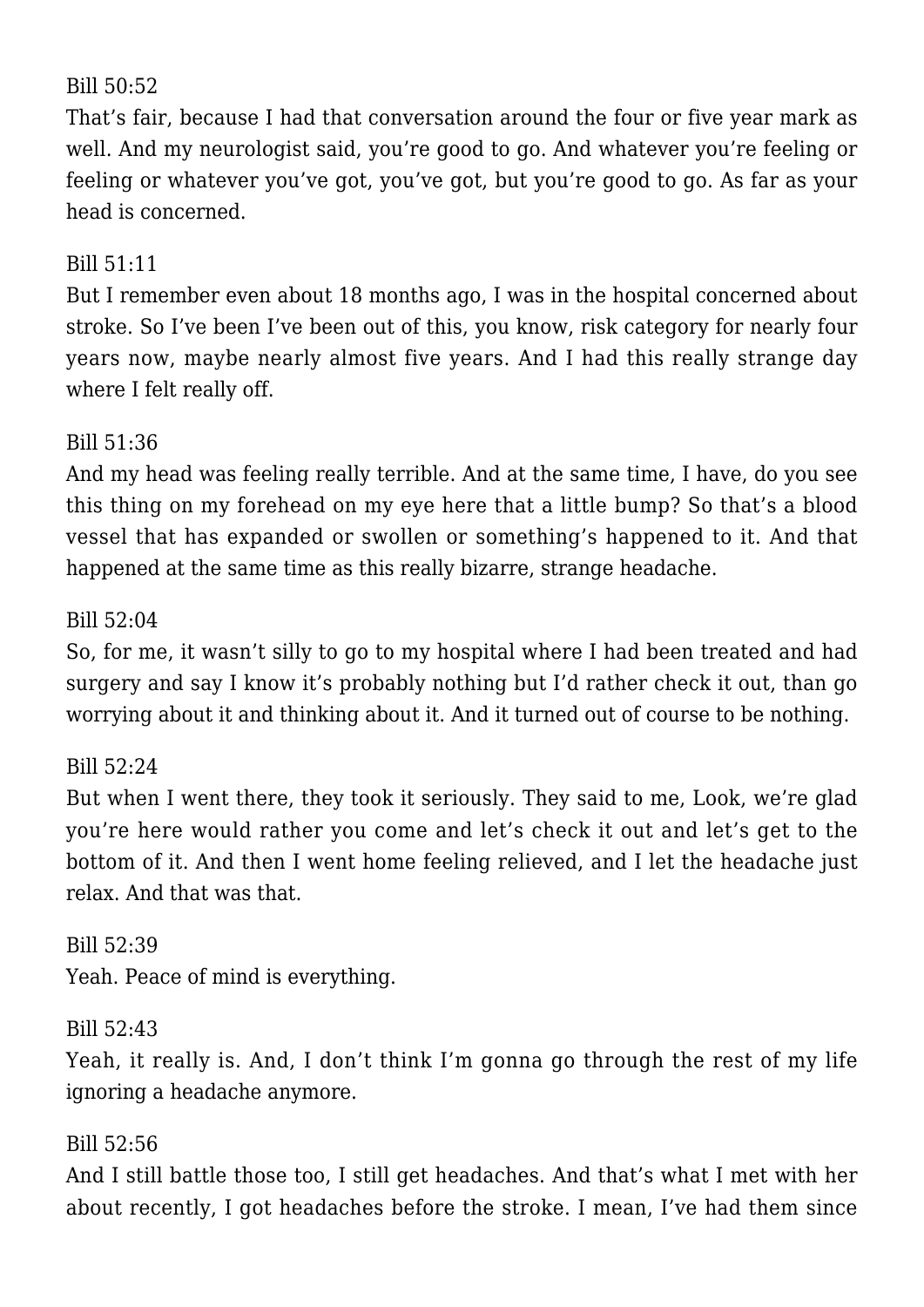college. I've usually been able to manage them if I got a migraine or something with a medicine. But after the stroke, I couldn't take that medicine anymore.

#### Jennifer 53:14

They said it affected your blood vessels and things so it was a risk to take it. So these last three and a half years. It's trying to find a medicine that's going to work as well as the one that worked every single time before which we've yet to find the ideal medication, I take a couple preventatives and everything, but I'm getting ready to start something new here soon to see if we can keep them under control.

#### Jennifer 53:39

Which I appreciate her so much and never giving up and always willing to try new things with me to kind of make sure I'm in a least amount of pain as possible and to have as much peace of mind as I can every day.

# **Intimacy after Vertebral Artery Dissection**

#### Jennifer 53:53

Yeah, it's important with regards to if it's okay, can we go for a little bit of time, to intimacy, and not on any details or anything like that. But for me, as a male, it was really, really important that I became intimate with my wife again, as quickly as possible.

#### Bill  $54.14$

And it was not obviously able to happen for a period of time at least six weeks. My doctor specifically told me because it was one of the first things that I specifically asked, and they said to me for at least six weeks because you've had a bleed and you've got potentially still a blood vessel that hasn't healed properly.

#### Bill 54:43

We don't want to get your blood pressure up and your heart rate going too crazy in case would cause another bleed so you should refrain from being intimate if you can. And of course, we did the right thing and we refrained. What's the thinking like for you? And I'm asking you because I've never specifically gone out of my way to ask somebody. But I'm kind of trying to get the female perspective on how important intimacies and then how you go about navigating that.

#### Jennifer 55:20

A great question that I do not get asked all the time, that's for sure. I've been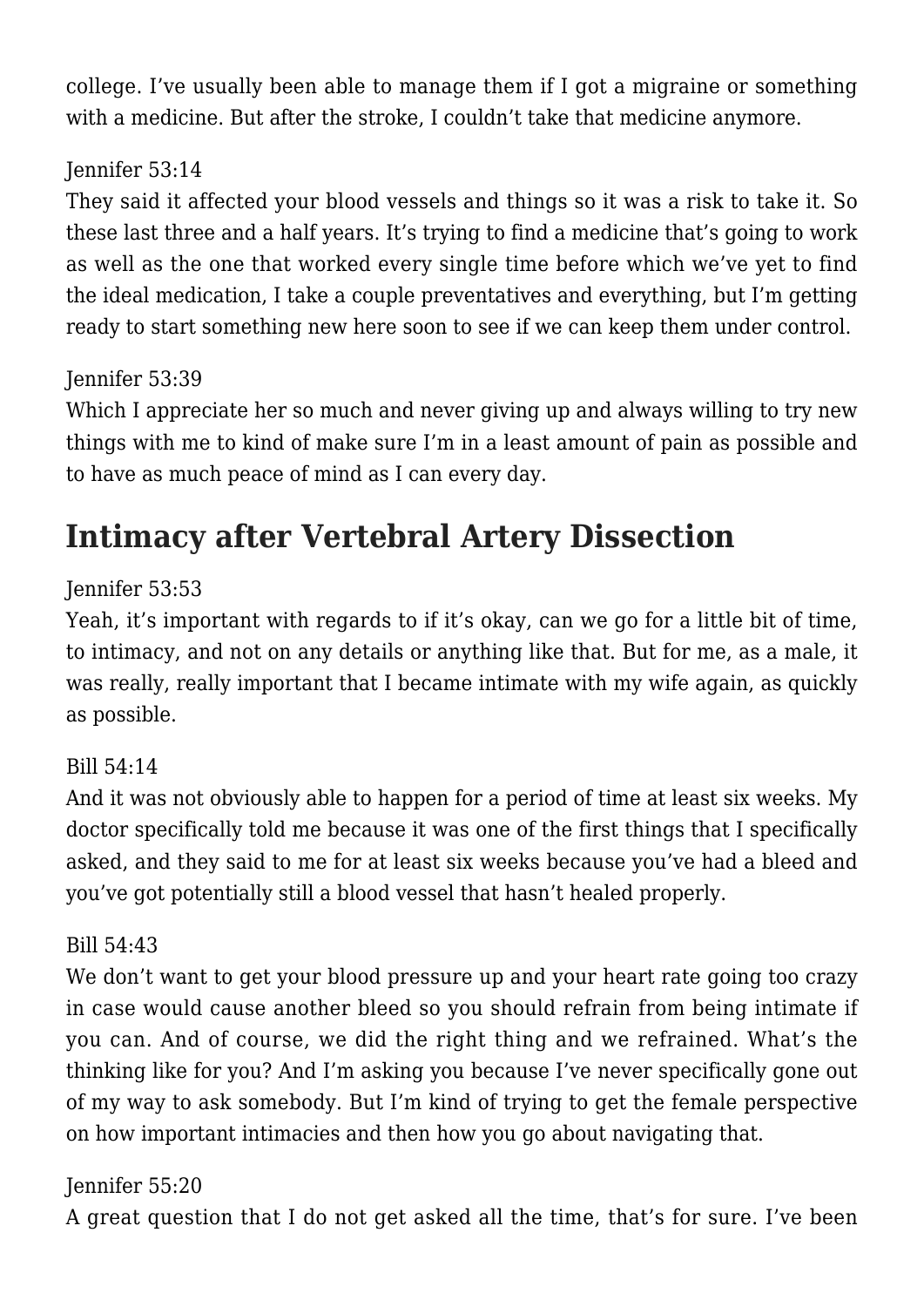hesitant. You know, these past three and a half years. I don't know, I don't have a good reason why just. Yeah, it's an important aspect in 97% of the marriages, I'm sure. But my husband and I are in such a great place with our relationship.

Jennifer 55:52

And that might not be priority one anymore. But it's being it's knowing that we're more than okay without that being a priority. And he's respected that and it's still a work in progress. No doubt.

Bill 56:09

Yeah, that's fine. One of the issues that I had was the touch on my left side. So because my left side feel so different, tender touch really hurts.

Jennifer 56:22 Yeah.

#### Jennifer 56:24

And that is a real challenge for me, because I noticed that during those moments, and that might put me off, or that might bother me. And that might take my mind somewhere where it shouldn't be going at that time.

Jennifer 56:44 Right.

#### Jennifer 56:45

It's even an issue. The tender touch is even an issue when I'm just driving the car, and I have my hand on the shift. And my wife reaches over and she just pops her hand on there. And even that bothers me that annoys me, because she's being tender.

#### Bill 57:04

And I'm saying to her, don't do that don't touch my hand, or don't be tender. And that's kind of weird, because (inaudible) to not be something that she's doing to express, you know, love and connection with.

#### Bill 57:23

That's hard to explain to because, yeah, there will be times where he, you know, he'll want to, you know, show a gesture or, you know, touch or whatever that is, or just be simply kind. And it's more of like a what am I agitated about? or Why do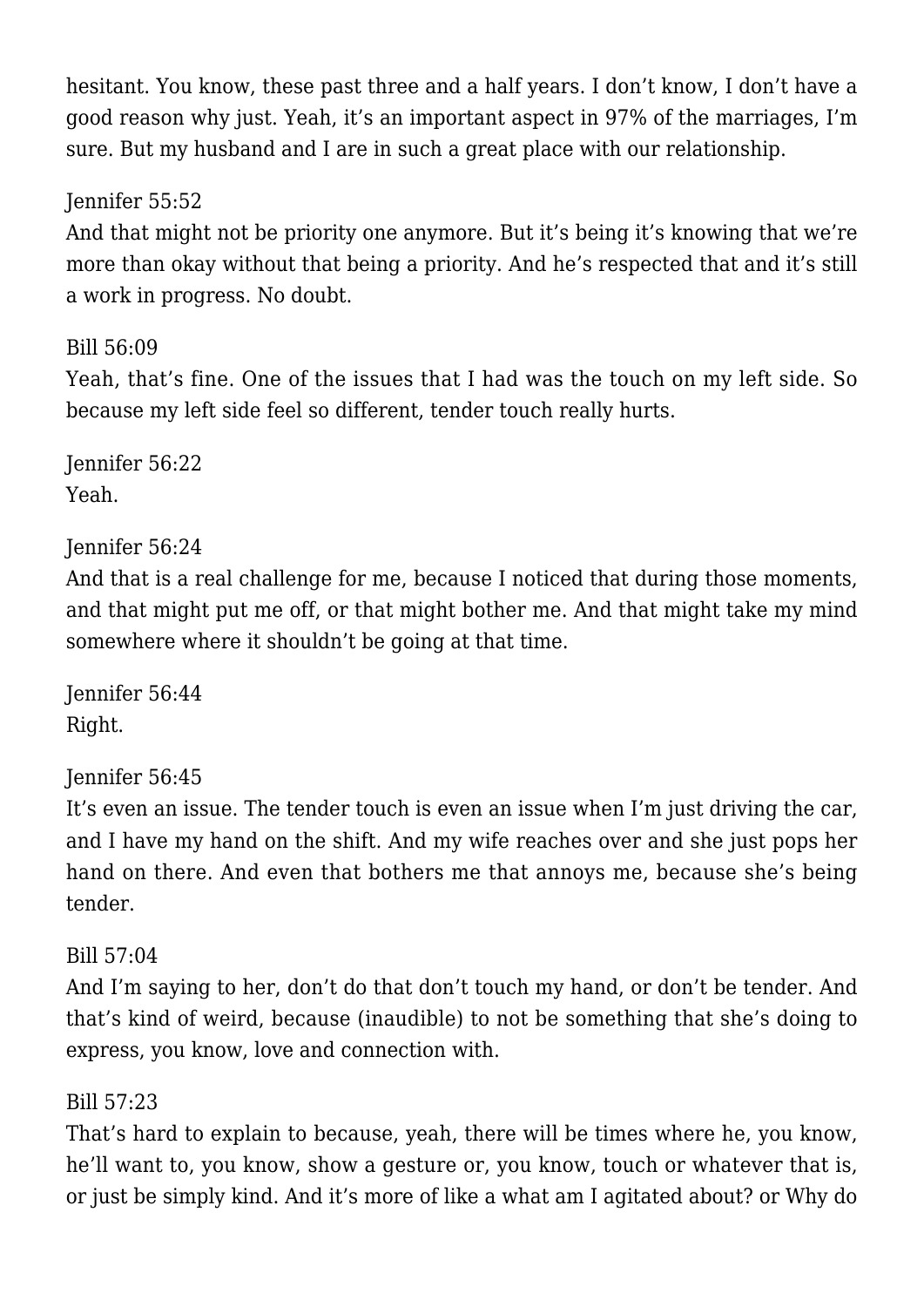I not want that or, you know, it's definitely still working with myself and through myself to figure out, you know, the attitude towards it.

#### Jennifer 57:53

And it's interesting to see the things that didn't drive me crazy before. But due now, and not just when it comes, not just when it comes to him, but just like the littlest things like, like loud noise or bright lights, or we'll be driving down the road and like hitting speed bumps or something like that, like that. I'm very sensitive to that type of movement. Those things just drive me crazy. I don't know why. But I just don't like it.

#### Jennifer 58:26

Yeah, I can relate to that a little bit. So especially, and a lot of stroke survivors on the podcast, you know, there's been more than 120 will tell you, that light sensitivity, sound sensitivity and too much stuff going on, for example, in a public place, like a, like a shopping center or a market or something like that is overwhelming.

#### Bill 58:49

And I avoided going out for many months to not experienced those overwhelming situations. But one of the things that makes me cringe is seeing people get struck in the head or, or Yeah, trying to watch the boxing or you know, he really makes me cringe and it makes me feel really uncomfortable about it.

#### Bill 59:17

And I am always kind of finding a way to protect my head if I'm in a situation where we're not being rough or there's just, I don't know, if there's just a potential hit me on the head. I don't want to have a bar of it. And if you touch my head, you're gonna know about it. I'm gonna let you know. It's gonna be pretty tough.

#### Bill 59:41

I feel that I feel the exact same way about protecting my neck and head but you know, because of this, I don't know how I got this tear in my artery in the first place. So like even if I go to a salon now with my hair, and you know that you get those sinks where there's that dip.

Jennifer 59:57 It drives me crazy. I hate it. I don't like it, we try and protect it and put extra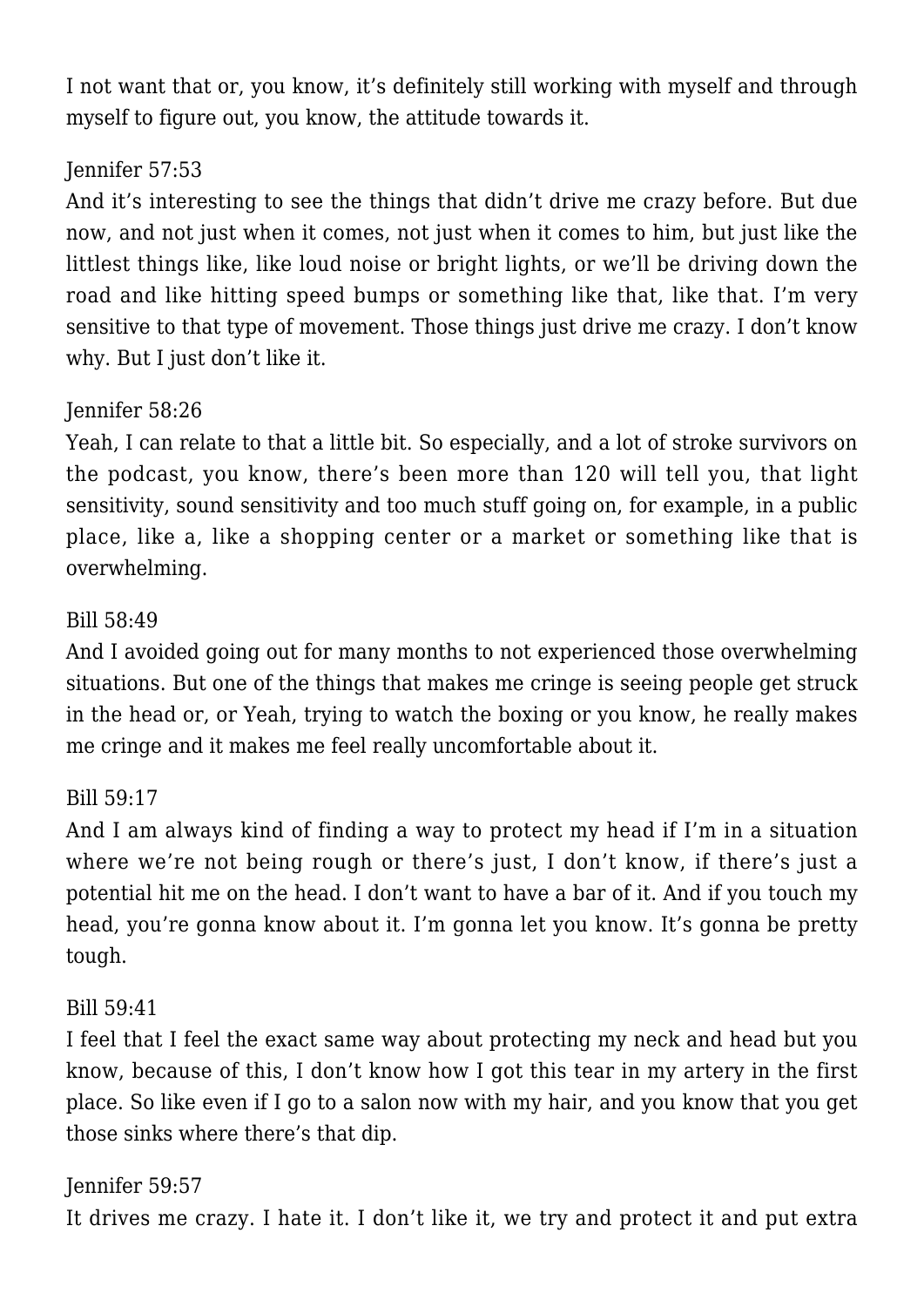towels back there to make sure I'm as comfortable as I possibly can. But like, we're doing certain stretches. Even in class, there's things I won't do something like, it's not worth me feeling the way I feel, even if I'm not doing anything wrong.

#### Jennifer 1:00:20

I reckon you're not being too overcautious, because I something triggered when you said putting your head back in the salon. That that is a common cause of creating damage to people's necks in many various ways. And I've never put my head in one of those situations.

#### Bill 1:00:37

But I can imagine that, you know, if you have a sensitivity there, and you put your head in that position that that could cause a problem. Also, chiropractic for some people, has been catastrophic. Yeah, because there's a sensitivity to a blood vessel that nobody's aware of not even the chiropractor, and it creates an issue.

#### Bill 1:01:04

And then they have a stroke. And also, one of the people who I interviewed a lady called Clodah Dunlop, I can't remember which episode she was on, she was a police officer, and she was involved in a collision in the car at work. It wasn't a dramatic collision.

#### Bill 1:01:22

But that force, that's more force of her making her move her head backwards and forwards, created a tear, which turned into a clot A few months later, and then cause a stroke later. So the whole idea that you're going to be protective around the sensitive part of your body is pretty fair. And it's pretty good way to go about protecting your life, especially if you feel like you have a vulnerability there.

#### Bill 1:01:55

For sure, yeah, I definitely find myself extremely aware of things that maybe I used to be able to do. But now it's like, it's not worth it. You know, whether it's what you know, going skiing, or riding a roller coaster, or some of those more active activities that we used to enjoy doing from time to time, and now it's like, I'm good. It's really being okay with that.

#### Bill 1:02:20

Yeah. You don't miss it do you? I know what you mean. Because there's certain things I just do not miss, I just will not go there. And it doesn't matter that I'm not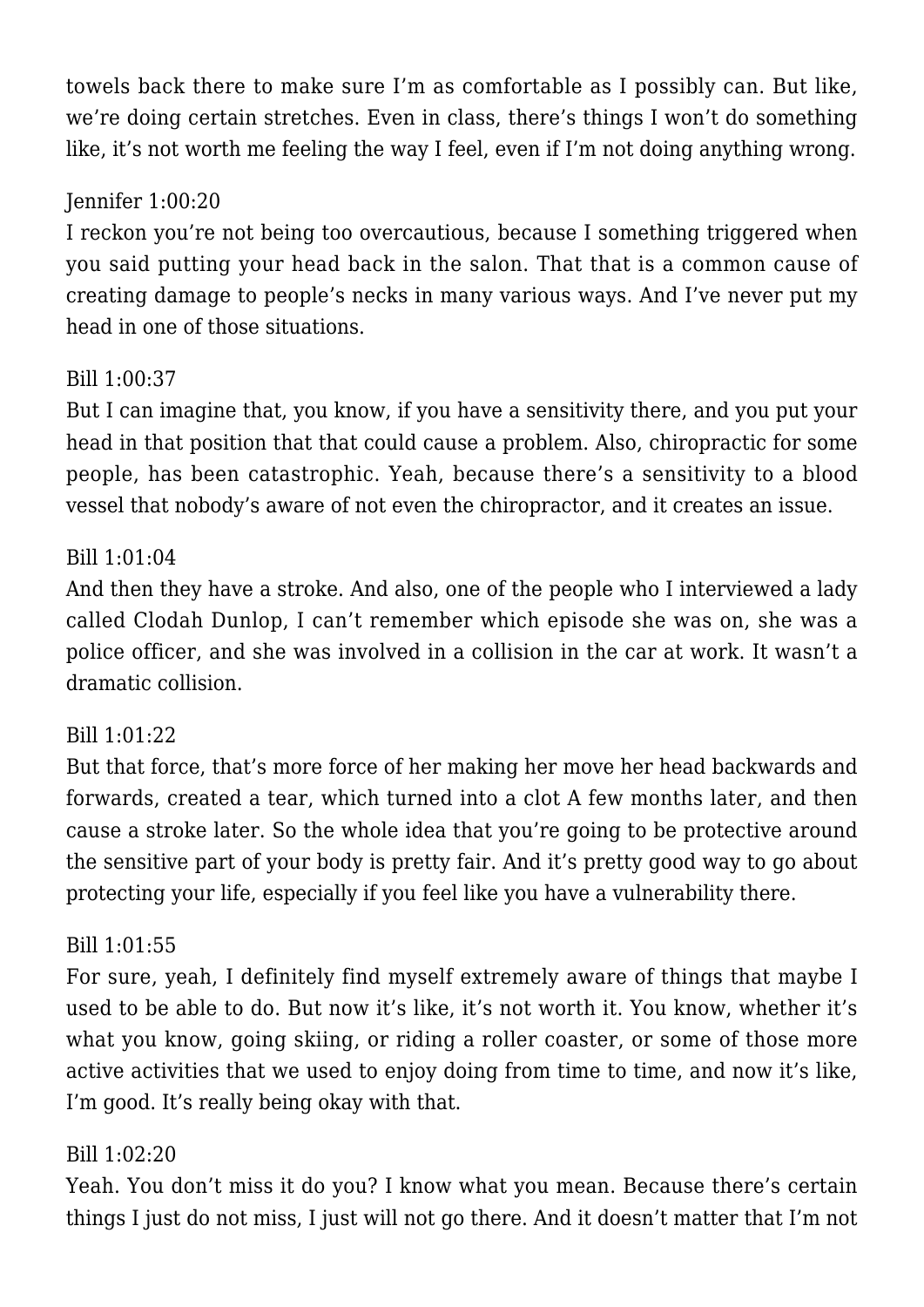doing it anymore. I've experienced that. And that's it, I'm done with it.

Jennifer 1:02:35 Yeah, I completely agree with you.

# **Nutrition after stroke for Jennifer Chapman**



#### Jennifer 1:02:39

Tell me about you saying like, you're very proactive in your approach to recovery. As we wrap up, I'd love to ask you about nutrition and what you've done different or what you've continued to do or what you've started doing with regards to your food because I imagine when you're playing tennis and you're in the competitive sport like that you are really dialing in on your nutrition. How did that evolve or change or stay the same after stroke?

#### Bill 1:03:15

It's interesting, not a whole lot I've always cared about my nutrition and you know, kind of everything in moderation you know, method but really, this last year through the quarantine that we're having, you know, the States since last March. It's really allowed my husband and I to care a little bit more, right, because we've just cooked at home so much more than we ever have.

#### Jennifer 1:03:46

So finding the joy in I do more than he does as far as like just cooking and you know, finding better recipes, healthier recipes to eat at the house has really helped us both out so great, you know, and still doing my Pilates and still staying active. And luckily we have a we have a dog who we take out multiple times a day.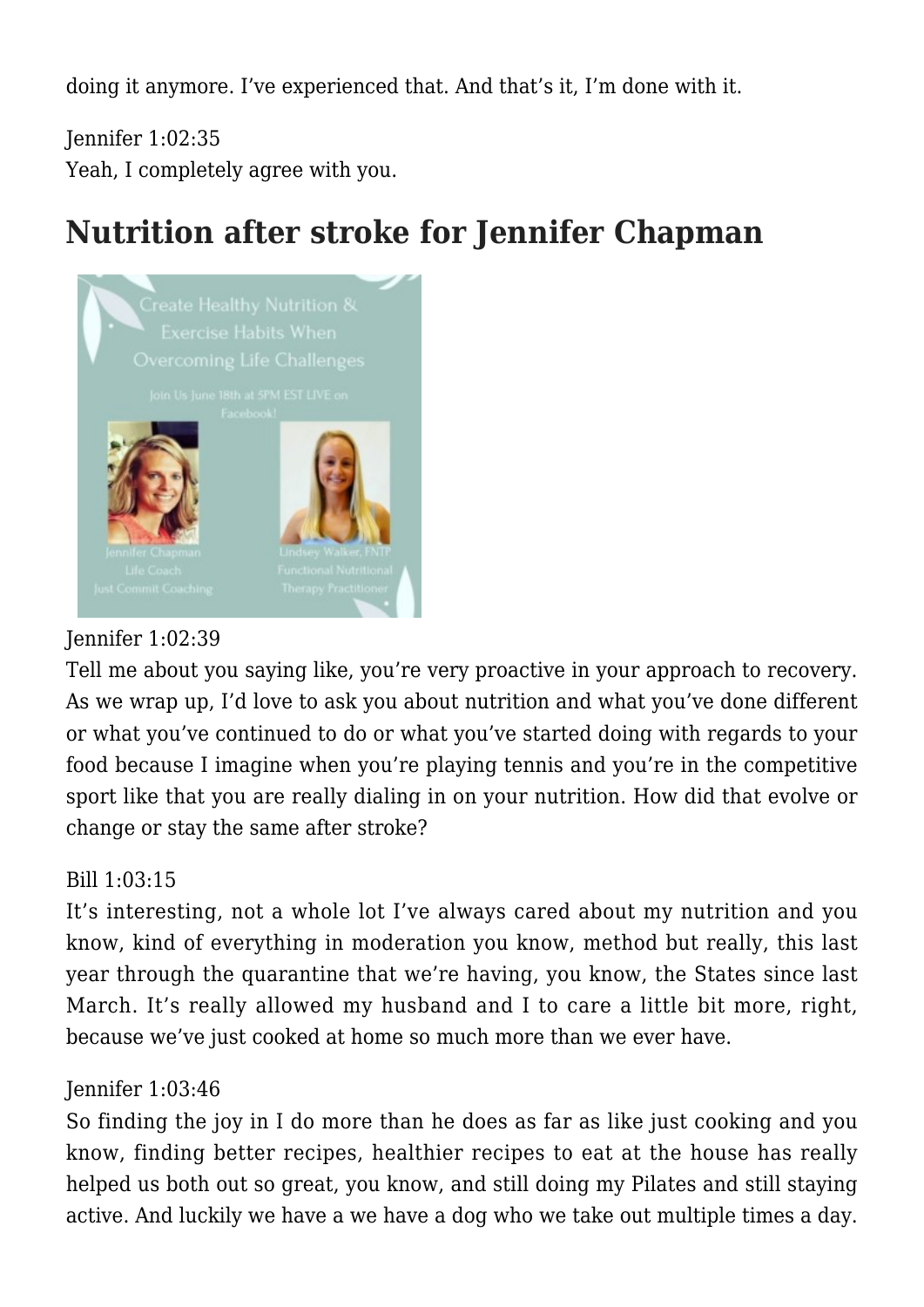So finding that balance of activity as well as the nutrition piece. It's always been important to me, not a whole lot has changed per se on that level. How about you?

#### Jennifer 1:04:19

Yeah, well, at the beginning I did really well and even continued to do quite well. I didn't drink alcohol for the best part of five years. And I stopped eating gluten and caffeine and sugar.

#### Bill 1:04:37

And all those things that I realized I started to pay attention to when I was eating them will are making me feel unwell or they'll make me feel sluggish or slow especially with cognitive fatigue. Caffeine gives you a boost but then you have the drop off and that causes fatigue.

#### Bill 1:04:57

Sugar does the same thing and bread, like from wheys and gluten and all that had always interfered with my digestive system. And when you have a sluggish digestive system, you really have a sluggish brain.

#### Bill 1:05:11

So I started to dial in on my nutrition and really took out a lot of the inflammatory foods, and I call them the fun five. And I've done a little course around it. And those fun five foods include alcohol, dairy, gluten, sugar, and caffeine. And I just became this most amazing version of myself physically, I had become a far more efficient version of myself.

#### Bill 1:05:45

And I had less bad days as a result of making those changes. Now those changes didn't happen overnight. And they didn't happen very quickly. I dropped one of them off, maybe every, you know, six to 12 months, so that I wasn't being crazy about it.

#### Jennifer 1:06:04

Yeah, I think that would set you up for failure if you did, but I'm interested in your fun five and to learn more.

#### Bill 1:06:13

Yeah. So I interviewed a nutritionist and her partner who was a performance coach. So I got to the bottom of me really understanding from two other people's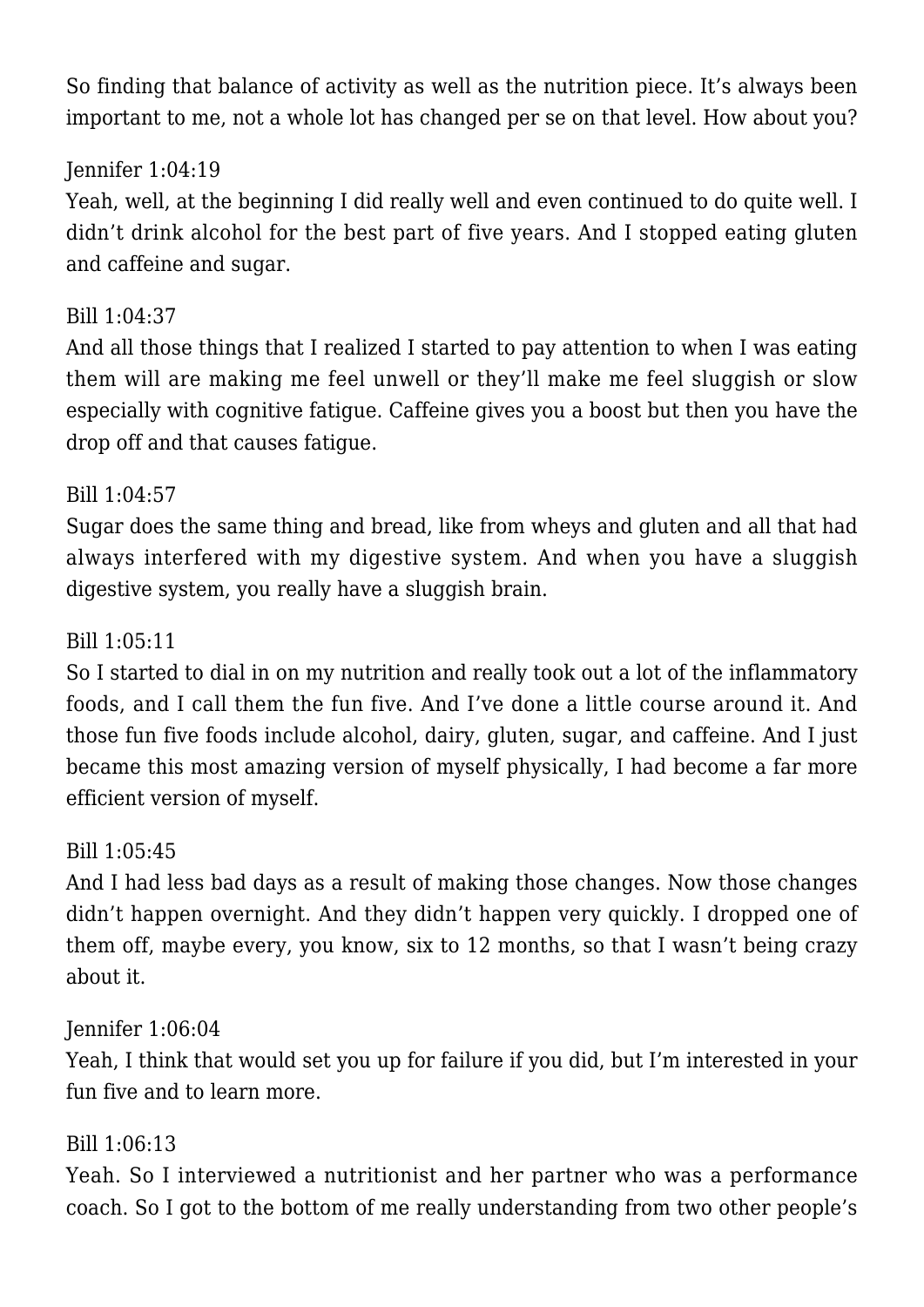perspective, why it's important to minimize those food items.

#### Bill 1:06:33

And it really reinforced in me what was important to help my brain be optimum. And then we got to that point of being able to take one off just over time, over time. And after three or four years, I had got to that point. But that didn't mean that when I went out with my friends, and we wanted to enjoy an amazing dinner, or a night out, it didn't mean that I didn't indulge, it meant that I just didn't do those things for the majority of the time.

#### Bill 1:07:01

And then when I needed to catch up with people and have fun and just be normal, then I would be normal. And then I would recover well from that and everything would be okay, so that's what I did. It's a real big conversation, we could go on forever and ever, and I really appreciate your time and for being persistent with me and reaching out because we did have a little bit of time there where I wasn't in the zone of doing podcast episodes, or taking emails from people or anything like that.

#### Bill 1:07:35

And I just want people to know that if you ever get to that point where it's too much, and you don't want to take emails and have conversations and you want to step away from life a little bit that you can, and that's really important for stroke recovery, but your kind way of just reminding me that we still needed to do this podcast is what I needed. So I really appreciate the fact that you did that.

#### Jennifer 1:08:05

Thank you so much for the kind words. Yeah, I was intrigued the first time we had connected I don't know when that was maybe three or four months ago. But yeah, you know, I got busy too. And I'm you know, working on my coaching business.

#### Jennifer 1:08:19

And so you know, I've got plenty on my plate, but I just think to be able to share, you know our stories. And maybe because maybe someone out there hears it needs to hear it and wants to hear it and wants to be in a better place than they are right now. With their recovery.

#### Bill 1:08:36

Thanks so much for being on the podcast.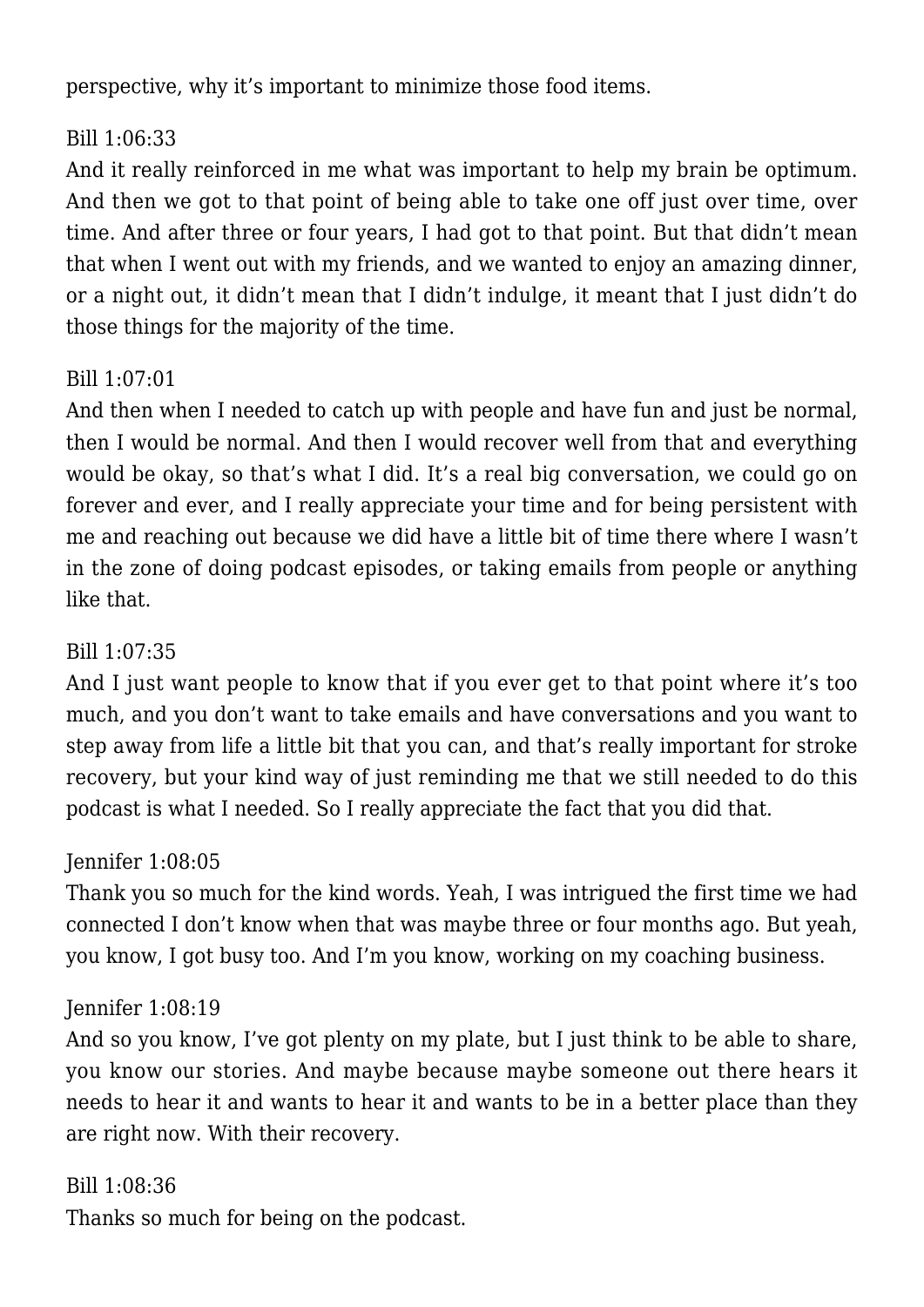Jennifer 1:08:40 Thank you I really appreciate it.

Intro 1:08:43

Discover how to heal your brain after stroke go to recoveryafterstroke.com.

#### Intro 1:08:52

Importantly, we present many podcasts designed to give you an insight and understanding into the experiences of other individuals opinions and treatment protocols discussed during any podcast are the individual's own experience and we do not necessarily share the same opinion nor do we recommend any treatment protocol discussed.

#### Intro 1:09:09

All content on this website at any linked blog, podcast or video material control this website or content is created and produced for informational purposes only and is largely based on the personal experience of Bill Gasiamis the content is intended to complement your medical treatment and support healing.

#### Intro 1:09:26

It is not intended to be a substitute for professional medical advice and should not be relied on as health advice. The information is general and may not be suitable for your personal injuries, circumstances or health objectives. Do not use our content as a standalone resource to diagnose treat, cure or prevent any disease for therapeutic purposes or as a substitute for the advice of a health professional.

#### Intro 1:09:47

Never delay seeking advice or disregard the advice of a medical professional, your doctor or your rehabilitation program based on our content. If you have any questions or concerns about your health or medical condition, please seek guidance from a doctor or other The medical professional if you are experiencing a health emergency or think you might be called triple zero if in Australia or your local emergency number immediately for emergency assistance or go to the nearest hospital emergency department.

#### Intro 1:10:11

Medical information changes constantly. While we aim to provide current quality information and our content we did not provide any guarantees and assumes no legal liability or responsibility for the accuracy, currency or completeness of the